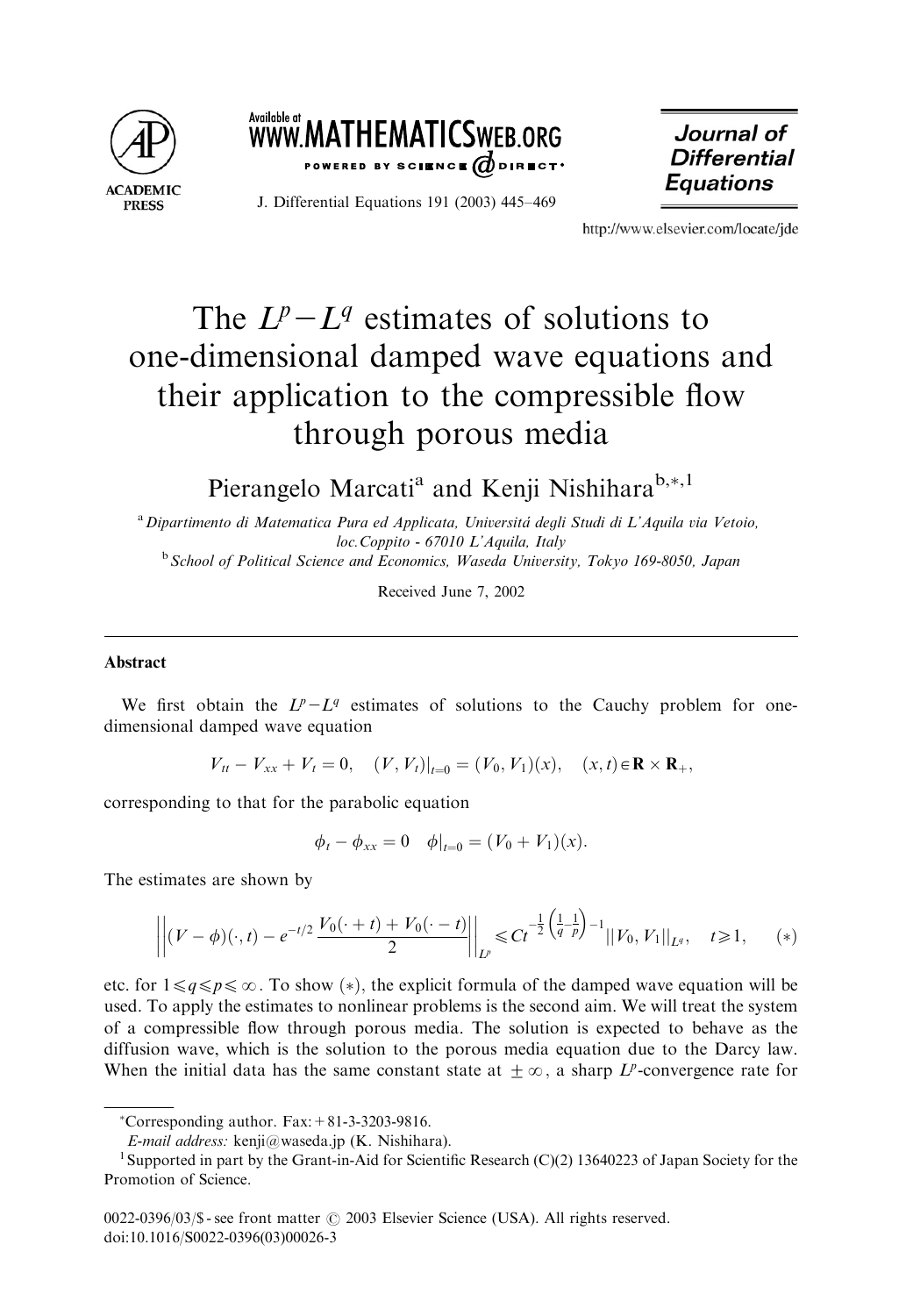$p \geq 2$  has been recently obtained by Nishihara (Proc. Roy. Soc. Edinburgh, Sect. A, 133A (2003), 1–20) by choosing a suitably located diffusion wave. We will show the  $L<sup>1</sup>$  convergence, applying  $(*)$ .

 $Q$  2003 Elsevier Science (USA). All rights reserved.

Keywords: Damped wave equation; Diffusive phenomenon;  $L^p - L^q$  estimate; p-System with damping; Nonlinear diffusion wave.

### 1. Introduction

In this paper we first consider the Cauchy problem for the damped wave equations on one-dimensional space  $\mathbb{R}^1$ 

$$
\begin{cases} V_{tt} - V_{xx} + V_t = 0, & x \in \mathbf{R}^1, \quad t > 0, \\ (V, V_t)|_{t=0} = (V_0, V_1)(x), \end{cases}
$$
(1.1)

corresponding to that for the parabolic equation

$$
\begin{cases} \phi_t - \phi_{xx} = 0, \\ \phi|_{t=0} = (V_0 + V_1)(x). \end{cases}
$$
 (1.2)

Note that the initial data of  $\phi$  is  $V_0 + V_1$ .

The damped wave equation has been indicated to have a diffusive structure as  $t\rightarrow\infty$  by several authors [\[1,10\],](#page-23-0) etc. Our first main purpose is to give the precise interpretation to this indication, which is shown by the  $L^p - L^q$  estimates for  $1 \leq q \leq p \leq \infty$ . In fact, we obtain the following estimates.

**Theorem 1.1.** Let V and  $\phi$  be solutions in the distributional sense to (1.1) and (1.2), respectively. Then, the following estimates hold for  $1 \leq q \leq p \leq \infty$  and  $t \geq 2$ :

$$
||\partial_x^{\alpha} \partial_t^{\beta} (V - \phi)(\cdot, t) - e^{-t/2} W_{\alpha, \beta}(\cdot, t)||_{L^p} \leq C t^{-\frac{1}{2} \left(\frac{1}{q} - \frac{1}{p}\right) - 1 - \frac{\alpha}{2} - \beta} ||V_0, V_1||_{L^q}
$$
 (1.3<sub>a</sub>\beta)

for  $\alpha$ ,  $\beta \in \mathbb{Z}$  with  $0 \leq \alpha + \beta \leq 2$ . Here, by denoting

$$
W(t)g = \frac{1}{2} \int_{x-t}^{x+t} g(y) dy,
$$
\n(1.4)

 $W_{\alpha,\beta}(x,t) = W_{\alpha,\beta}(x,t; V_0, V_1)$  are listed as

$$
W_{0,0}(x,t) = \partial_t(W(t)V_0) = \frac{V_0(x+t) + V_0(x-t)}{2},\tag{1.5}
$$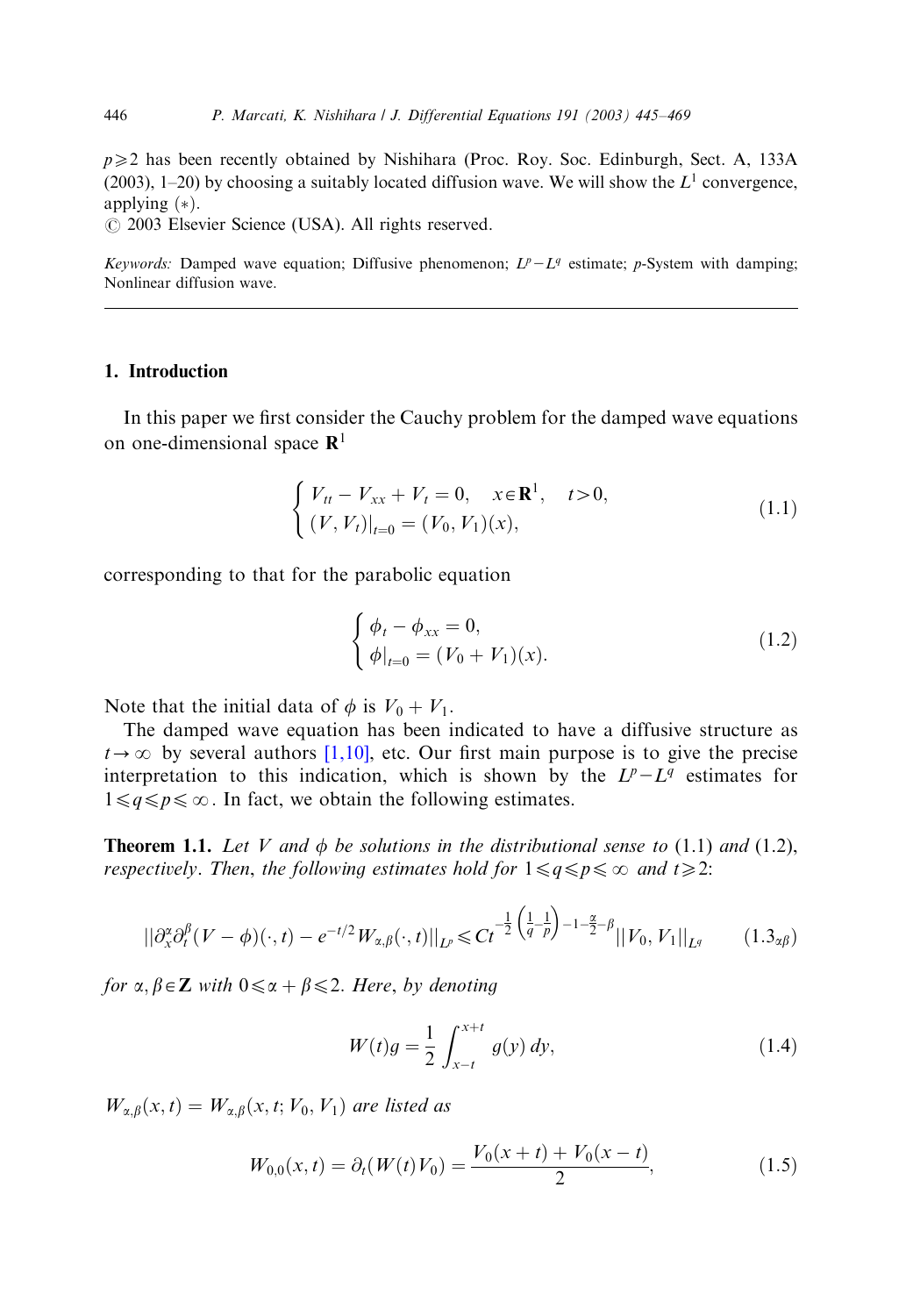P. Marcati, K. Nishihara / J. Differential Equations 191 (2003) 445–469 447

$$
W_{1,0}(x,t) = \partial_{tx}^2(W(t)V_0) + \left(\frac{t}{8} + \frac{1}{2}\right)\partial_x(W(t)V_0) + \partial_x(W(t)V_1),\tag{1.6}
$$

$$
W_{0,1}(x,t) = \frac{t}{8} \partial_t (W(t) V_0) + \partial_x (W(t) V_0) + \partial_t (W(t) V_1), \tag{1.7}
$$

$$
W_{2,0}(x,t) = \partial_{txx}^3(W(t)V_0) + \left(\frac{t}{8} + \frac{1}{2}\right)\partial_{tt}^2(W(t)V_0) + \frac{t^2}{128}\partial_t(W(t)V_0) + \partial_{tx}^2(W(t)V_1) + \frac{t}{8}\partial_t(W(t)V_1),
$$
\n(1.8)

$$
W_{1,1}(x,t) = \partial_{tx}^3(W(t)V_0) + \frac{t}{8} \partial_{tx}^2(W(t)V_0) + \left(\frac{t^2}{128} - \frac{1}{8}\right) \partial_t(W(t)V_0) + \partial_{tx}^2(W(t)V_1) + \left(\frac{t}{8} - 1\right) \partial_t(W(t)V_1),
$$
(1.9)

and

$$
W_{0,2}(x,t) = \partial_{tt}^3(W(t)V_0) + \left(\frac{t}{8} - \frac{1}{2}\right)\partial_{tx}^2(W(t)V_0) + \left(\frac{t^2}{128} - \frac{t}{8}\right)\partial_t(W(t)V_0) + \partial_{tx}^2(W(t)V_1) + \left(\frac{t}{4} - 1\right)\partial_t(W(t)V_1).
$$
 (1.10)

For the parabolic equation (1.2) the  $L^p - L^q$  estimates with  $1 \leq q \leq p \leq \infty$ 

$$
||\partial_x^{\alpha} \partial_t^{\beta} \phi(\cdot, t)||_{L^p} \leq C t^{-\frac{1}{2} \left(\frac{1}{q} - \frac{1}{p}\right) - \frac{\alpha}{2} - \beta} ||V_0 + V_1||_{L^q}, \quad t \geq 2
$$
 (1.11)

are well-known. See e.g. [\[23\]](#page-24-0). Also,  $w = W(t)g$  in (1.4) and  $w = \partial_t(W(t)g)$  are solutions to

$$
w_{tt} - w_{xx} = 0
$$

with  $(w, w_t)|_{t=0} = (0, g)$  and  $(w, w_t)|_{t=0} = (g, 0)$ , respectively, which are called the D'Alembert formulas. Hence, estimates (1.3) in Theorem 1.1 show that, if we subtract the term  $e^{-t/2}W_{\alpha,\beta}(x,t)$ , which may have the singularities coming from the initial data, then the solution  $\phi$  to (1.2) is an asymptotic profile of the solution V to (1.1). However, if the initial data  $V_0$  and  $V_1$  have suitable regularities, then  $e^{-t/2}W_{\alpha,\beta}(x,t)$  decay exponentially and can be neglected, so that we have the same  $L^p-L^q$  estimates for V as same as  $\phi$ . That is,  $\phi$  is an asymptotic profile of V as  $t\rightarrow\infty$ .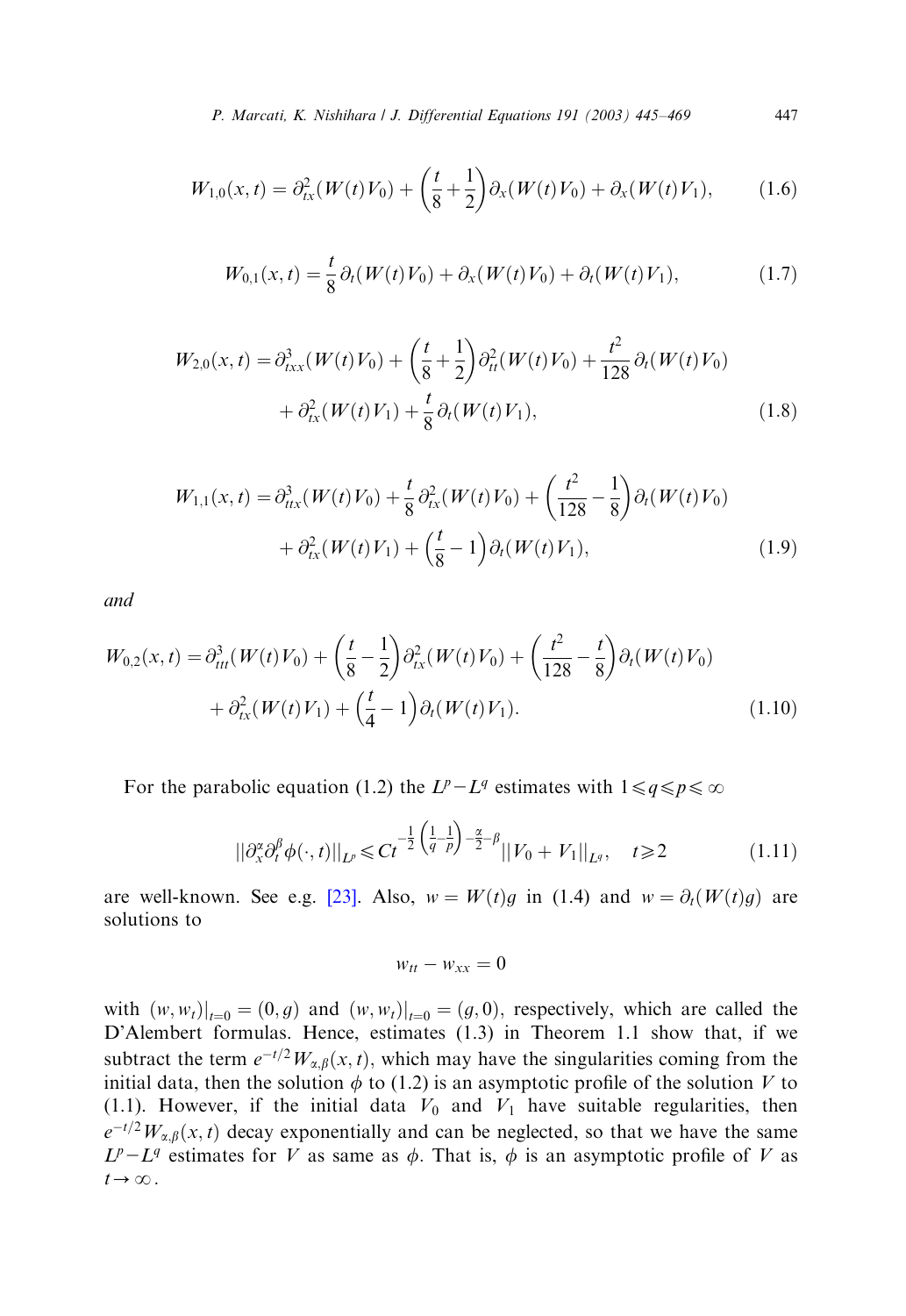These kinds of property have been recently obtained in [\[19\]](#page-24-0) for three-dimensional damped wave equations, which have been applied to show the global existence theorem for semilinear damped wave equations.

The proof of Theorem 1.1 will be done by using the explicit formula of the solution, same as in [\[19\]](#page-24-0). By  $S(t)g$  denote the solution  $v(x, t)$  to the Cauchy problem

$$
\begin{cases} v_{tt} - v_{xx} + v_t = 0, \\ (v, v_t)|_{t=0} = (0, g), \end{cases}
$$
 (1.12)

then

$$
v(x,t) = S(t)g = \frac{1}{2}e^{-t/2} \int_{|z| \leq t} I_0\left(\frac{1}{2}\sqrt{t^2 - z^2}\right)g(x-z) dz \tag{1.13}
$$

[\[2\]](#page-23-0), where the modified Bessel function  $I_v$  of order v is given by

$$
I_{\nu}(y) = \sum_{m=0}^{\infty} \frac{1}{m! \Gamma(\nu + m + 1)} \left(\frac{y}{2}\right)^{2m+\nu} \tag{1.14}
$$

with the Gamma function  $\Gamma$ . Then the solution  $V$  to (1.1) is

$$
V(x,t) = S(t)(V_0 + V_1) + \partial_t(S(t)V_0).
$$
 (1.15)

Also, the solution  $\phi =: P(t)(V_0 + V_1)$  to (1.2) has the form

$$
\phi(x,t) = P(t)(V_0 + V_1) = \int_{-\infty}^{\infty} \frac{1}{\sqrt{4\pi t}} e^{-\frac{(x-z)^2}{4t}} (V_0 + V_1)(z) dz, \qquad (1.16)
$$

which is estimated by  $(1.11)$ . Hence

$$
(V - \phi)(x, t) = (S(t) - P(t))(V_0 + V_1) + \partial_t(S(t)V_0).
$$
 (1.17)

To obtain (1.3) with  $\alpha = \beta = 0$ , for example, we need to estimate  $||(S(t) - P(t))g||_{L^p}(g = V_0 + V_1)$  and  $||\partial_t(S(t))V_0||_{L^p}$  for  $t \ge 2$  (see Proposition 2.1) in Section 2). Moreover, to apply the  $L^p - L^q$  estimates to the nonlinear problem, we should also consider the inhomogeneous problem

$$
\begin{cases} V_{tt} - V_{xx} + V_t = f(x, t), \\ (V, V_t)|_{t=0} = (0, 0), \end{cases}
$$

whose solution  $V$  is given by

$$
V(x,t) = \int_0^t S(t-\tau)f(x,\tau) d\tau.
$$
 (1.18)

Therefore,  $S(t)g$  and its derivatives should be estimated for all  $t\geq0$ . They are divided into two terms coming from the wave property and parabolic structure, and listed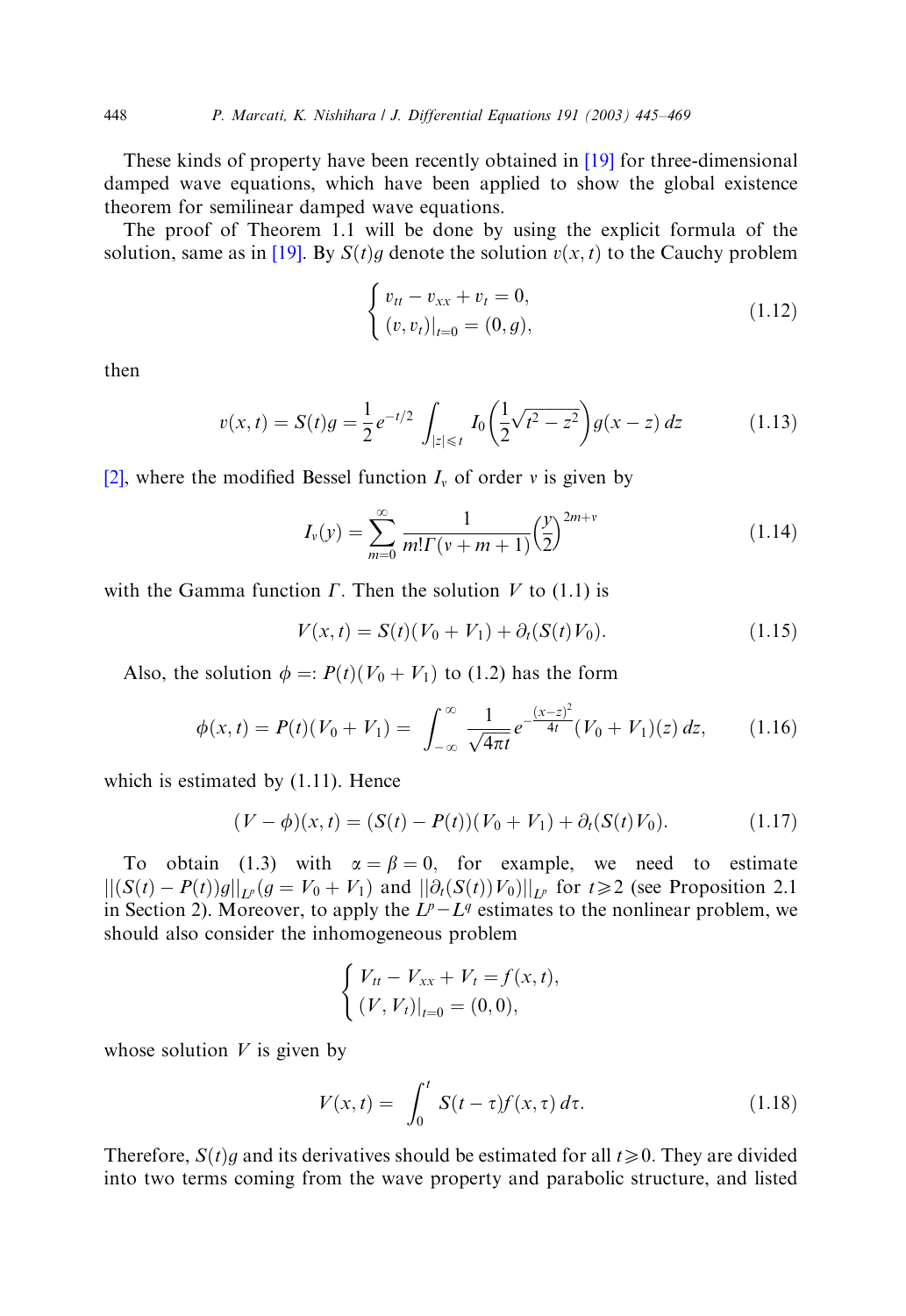as follows:

$$
\partial_x^{\alpha} \partial_t^{\beta} (S(t)g) = e^{-t/2} \omega_{\alpha\beta}(t)g + J_{\alpha\beta}(t)g \tag{1.19}
$$

for  $1 \le \alpha + \beta \le 3$ , where, for  $\alpha + \beta \le 2$ ,

$$
\omega_{10}(t)g = \frac{g(x+t) - g(x-t)}{2} (= \partial_x(W(t)g)), \qquad (1.20_{10})
$$

$$
\omega_{01}(t)g = \frac{g(x+t) + g(x-t)}{2} (= \partial_t(W(t)g)), \qquad (1.20_{01})
$$

$$
\omega_{20}(t)g = \frac{t}{8} \frac{g(x+t) + g(x-t)}{2} + \frac{g'(x+t) - g'(x-t)}{2}
$$

$$
\left( = \frac{t}{8} \partial_t (W(t)g) + \partial_x^2 (W(t)g) \right), \tag{1.20}_{20}
$$

$$
\omega_{11}(t)g = \left(\frac{t}{8} - \frac{1}{2}\right) \frac{g(x+t) - g(x-t)}{2} + \frac{g'(x+t) + g'(x-t)}{2}
$$

$$
\left( = \left(\frac{t}{8} - \frac{1}{2}\right) \partial_x(W(t)g) + \partial_x \partial_t(W(t)g) \right), \tag{1.20}_{11}
$$

$$
\omega_{02}(t)g = \left(\frac{t}{8} - 1\right)\frac{g(x+t) + g(x-t)}{2} + \frac{g'(x+t) - g'(x-t)}{2}
$$

$$
\left( = \left(\frac{t}{8} - 1\right)\partial_t(W(t)g) + \partial_t^2(W(t)g) \right)
$$
(1.20<sub>20</sub>)

and

$$
J_{10}(t)g = \frac{1}{4}e^{-t/2} \int_{|z| \le t} I_1\left(\frac{1}{2}\sqrt{t^2 - z^2}\right) \frac{-z}{\sqrt{t^2 - z^2}} g(x - z) dz, \qquad (1.21_{10})
$$

$$
J_{01}(t)g = \frac{1}{4}e^{-t/2} \int_{|z| \le t} \left[ -I_0\left(\frac{1}{2}\sqrt{t^2 - z^2}\right) + I_1\left(\frac{1}{2}\sqrt{t^2 - z^2}\right) \frac{t}{\sqrt{t^2 - z^2}} \right] \times g(x - z) dz,
$$
\n(1.21<sub>01</sub>)

$$
J_{20}(t)g = \frac{1}{4}e^{-t/2} \int_{|z| \le t} \left[ I_0 \left( \frac{1}{2} \sqrt{t^2 - z^2} \right) \frac{z^2}{2(t^2 - z^2)} - I_1 \left( \frac{1}{2} \sqrt{t^2 - z^2} \right) \left( \frac{1}{\sqrt{t^2 - z^2}} + \frac{2z^2}{(t^2 - z^2) \sqrt{t^2 - z^2}} \right) \right] g(x - z) dz, \quad (1.21_{20})
$$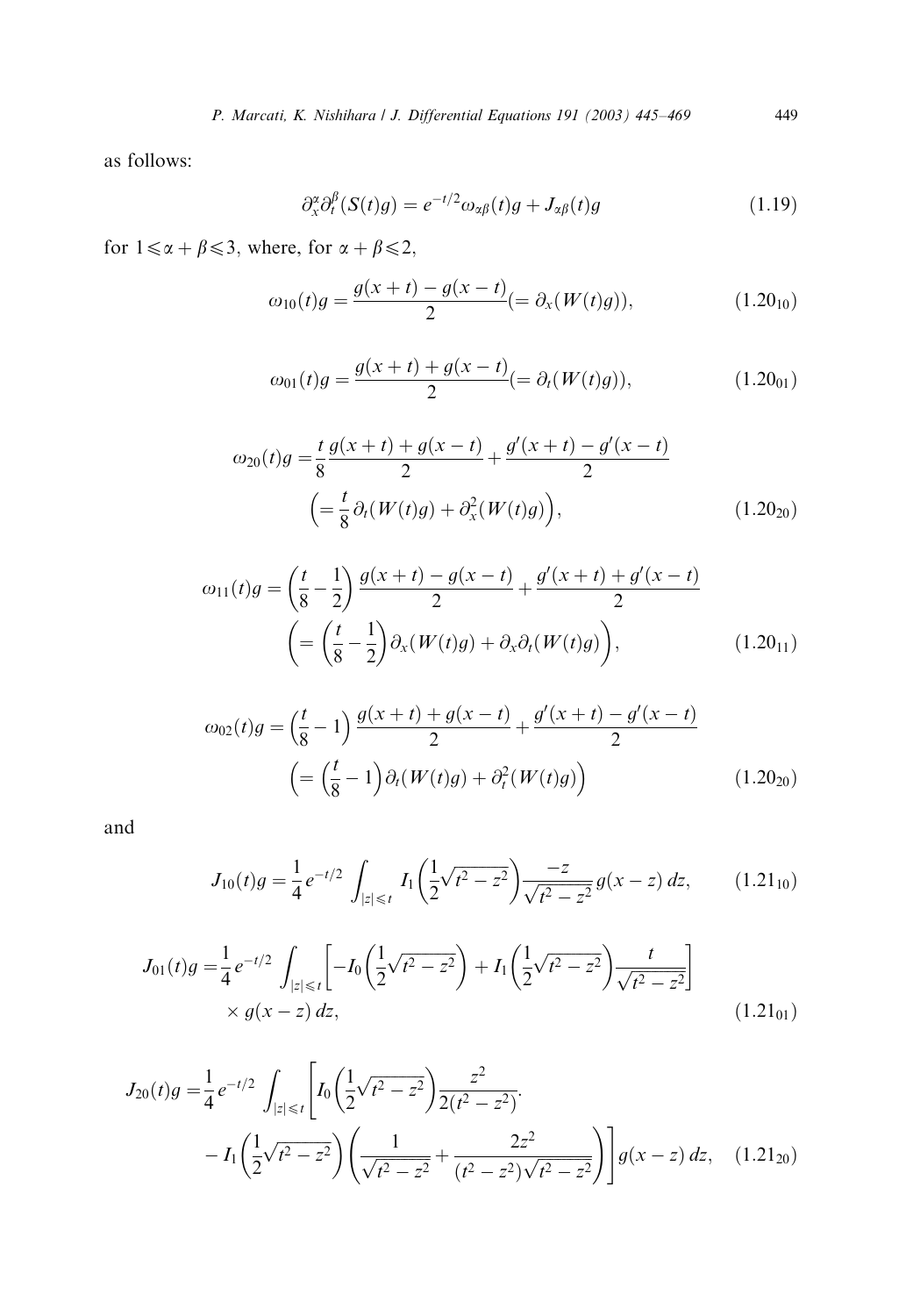450 P. Marcati, K. Nishihara / J. Differential Equations 191 (2003) 445–469

$$
J_{11}(t)g = \frac{1}{4}e^{-t/2} \int_{|z| \le t} \left[ I_0 \left( \frac{1}{2} \sqrt{t^2 - z^2} \right) \frac{-tz}{2(t^2 - z^2)} \right] + I_1 \left( \frac{1}{2} \sqrt{t^2 - z^2} \right) \left( \frac{2tz}{(t^2 - z^2) \sqrt{t^2 - z^2}} + \frac{z}{2 \sqrt{t^2 - z^2}} \right) \Bigg] g(x - z) dz, \qquad (1.21_{11})
$$

$$
J_{02}(t)g = \frac{1}{4}e^{-t/2} \int_{|z| \le t} \left[ I_0 \left( \frac{1}{2} \sqrt{t^2 - z^2} \right) \left( \frac{1}{2} + \frac{t^2}{2(t^2 - z^2)} \right) \right] dt + I_1 \left( \frac{1}{2} \sqrt{t^2 - z^2} \right) \left( \frac{-t + 1}{\sqrt{t^2 - z^2}} - \frac{2t^2}{(t^2 - z^2) \sqrt{t^2 - z^2}} \right) \right] g(x - z) dz, \quad (1.21_{02})
$$

and, for  $\alpha + \beta = 3$ ,

$$
\omega_{30}(t)g = \left(\frac{t^2}{128} - \frac{1}{8}\right) \frac{g(x+t) - g(x-t)}{2} + \frac{t}{8} \frac{g'(x+t) + g'(x-t)}{2} + \frac{g''(x+t) - g''(x-t)}{2} \left(\n= \left(\frac{t^2}{128} - \frac{1}{8}\right) \partial_x(W(t)g) + \frac{t}{8} \partial_x \partial_t(W(t)g) + \partial_x^3(W(t)g)\n\right)
$$
\n(1.20<sub>30</sub>)

$$
\omega_{21}(t)g = \left(\frac{t^2}{128} - \frac{t}{8}\right) \frac{g(x+t) + g(x-t)}{2} + \left(\frac{t}{8} - \frac{1}{2}\right) \frac{g'(x+t) - g'(x-t)}{2} + \frac{g''(x+t) + g''(x-t)}{2} \left(\n= \left(\frac{t^2}{128} - \frac{1}{8}\right) \partial_x(W(t)g) + \left(\frac{t}{8} - \frac{1}{2}\right) \partial_x^2(W(t)g) + \partial_x^2 \partial_t(W(t)g)\n\right) \tag{1.20}_{21}
$$

$$
\omega_{12}(t)g = \omega_{30}(t)g - \omega_{11}(t)g, \qquad (1.20_{12})
$$

$$
\omega_{03}(t)g = \omega_{21}(t)g - \omega_{02}(t)g, \qquad (1.20_{03})
$$

and

$$
J_{30}(t)g = \frac{1}{4}e^{-t/2} \int_{|z| \le t} \left[ I_0 \left( \frac{1}{2} \sqrt{t^2 - z^2} \right) \left( \frac{z}{2(t^2 - z^2)} + \frac{z(t^2 + z^2)}{(t^2 - z^2)^2} \right) - I_1 \left( \frac{1}{2} \sqrt{t^2 - z^2} \right) \right] \times \left( \frac{28z + z^3}{4(t^2 - z^2)\sqrt{t^2 - z^2}} - \frac{8z^3}{(t^2 - z^2)^2 \sqrt{t^2 - z^2}} \right) \Bigg] g(x - z) dz, \qquad (1.21_{30})
$$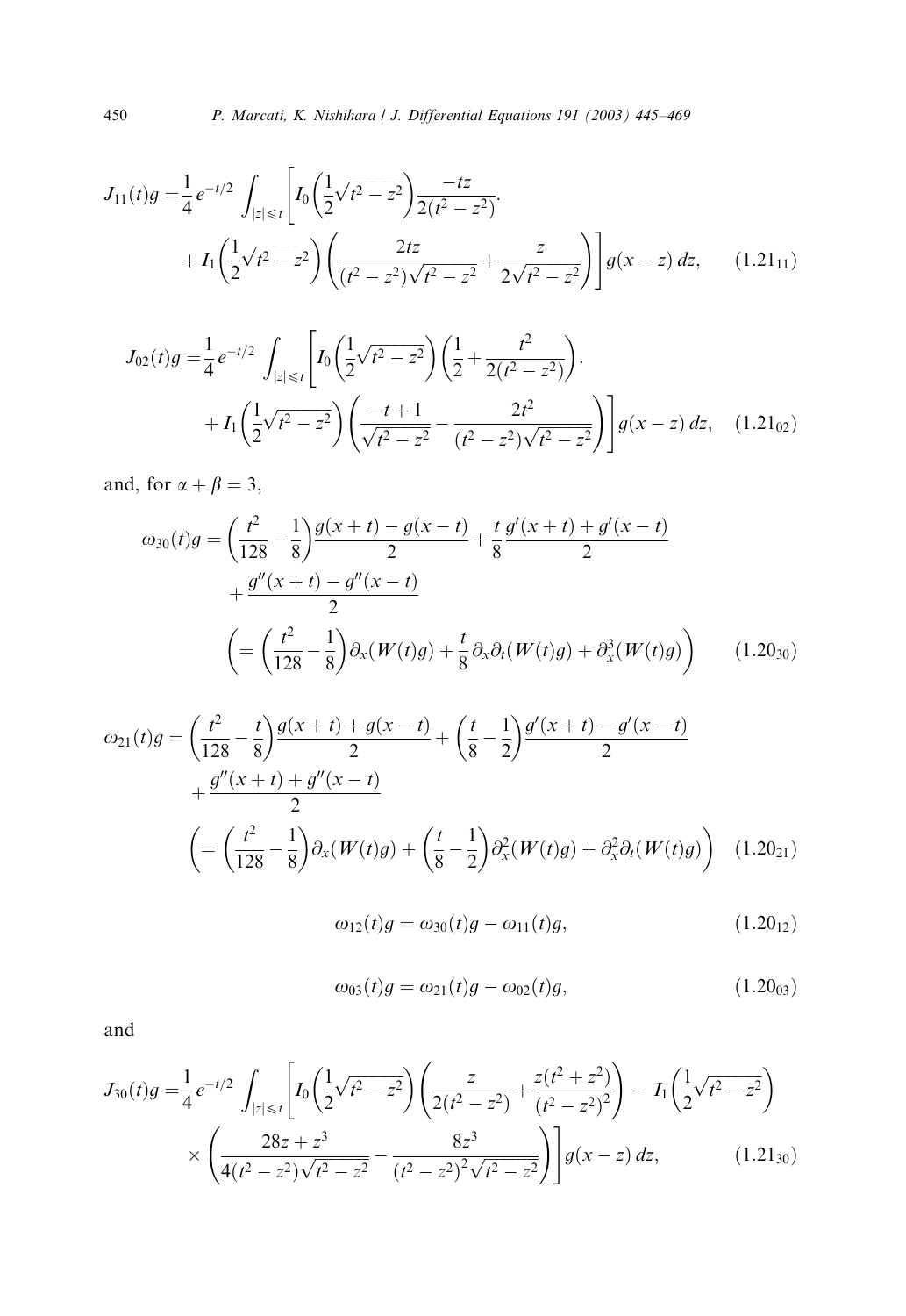$$
J_{21}(t)g = \frac{1}{4}e^{-t/2} \int_{|z| \le t} \left[ I_0 \left( \frac{1}{2} \sqrt{t^2 - z^2} \right) \left( \frac{-2t - z^2}{4(t^2 - z^2)} - \frac{2tz^2}{(t^2 - z^2)^2} \right) + I_1 \left( \frac{1}{2} \sqrt{t^2 - z^2} \right) \right] \times \left( \frac{1}{2\sqrt{t^2 - z^2}} + \frac{4z^2 + tz^2 + 8t}{4(t^2 - z^2)\sqrt{t^2 - z^2}} + \frac{8tz^2}{(t^2 - z^2)^2\sqrt{t^2 - z^2}} \right) \right] \times g(x - z) dz.
$$
\n(1.21<sub>21</sub>)

$$
J_{12}(t)g = J_{30}(t)g - J_{11}(t)g \qquad (1.21_{12})
$$

$$
J_{03}(t)g = J_{21}(t)g - J_{02}(t)g.
$$
\n(1.21<sub>03</sub>)

Here we have used  $\partial_x \partial_t^2 (S(t)g) = \partial_x^3 (S(t)g) - \partial_x \partial_t (S(t)g)$  and  $\partial_t^3 (S(t)g) =$  $\partial_t \partial_x^2 (S(t)g) - \partial_t^2 (S(t)g)$  for  $\alpha + \beta = 3$ .

Then we have the following estimates.

**Theorem 1.2.** For  $1 \leq q \leq p \leq \infty$ , it holds that

$$
||S(t)g||_{L^{p}} \leq C(1+t)^{-\frac{1}{2}\left(\frac{1}{q}-\frac{1}{p}\right)}||g||_{L^{q}}, \quad t \geq 0, \qquad (1.22)
$$

$$
\|\partial_x^{\alpha} \partial_t^{\beta} (S(t)g) - e^{-t/2} \omega_{\alpha\beta}(t)g\|_{L^p} = \|J_{\alpha\beta}(t)g\|_{L^p}
$$
  

$$
\leq C(1+t)^{-\frac{1}{2}(\frac{1}{q}-\frac{1}{p})-\frac{\alpha}{2}-\beta} \|g\|_{L^q}, \quad t \geq 0
$$
 (1.23 <sub>$\alpha\beta$</sub> )

for  $1 \le \alpha + \beta \le 3$ . Moreover, for  $t \ge 2$ ,

$$
\| (S(t) - P(t))g \|_{L^p} \leq C t^{-\frac{1}{2} \left( \frac{1}{q} - \frac{1}{p} \right) - 1} \| g \|_{L^q},
$$
\n(1.24)

$$
\|\partial_x^{\alpha}\partial_t^{\beta}(S(t) - P(t))g - e^{-t/2}\omega_{\alpha\beta}(t)g\|_{L^p}
$$
  
= 
$$
\|(J_{\alpha\beta}(t) - \partial_x^{\alpha}\partial_t^{\beta}P(t))g\|_{L^p} \le Ct^{-\frac{1}{2}\left(\frac{1}{q} - \frac{1}{p}\right) - 1 - \frac{\alpha}{2} - \beta}||g||_{L^q}
$$
 (1.25<sub>a</sub>\beta)

for  $1 \le \alpha + \beta \le 3$ .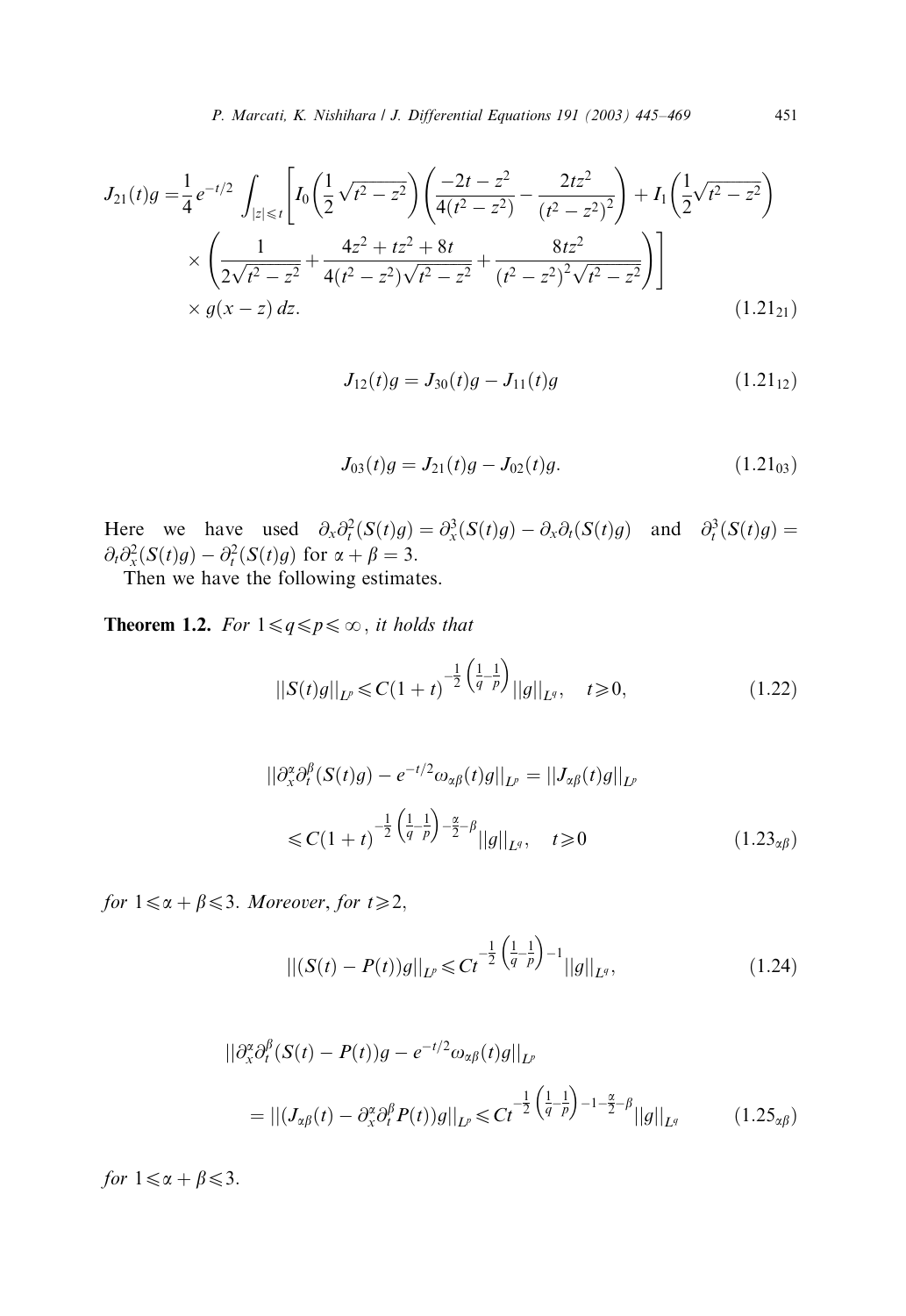The proof of Theorem 1.1 is a direct consequence of Theorem 1.2. For example,

$$
\partial_x^2 (V - \phi)(x, t) = \partial_x^2 (S(t) - P(t))(V_0 + V_1) + \partial_x^2 \partial_t (S(t) V_0)
$$
  
=  $e^{-t/2} (\omega_{20}(t) (V_0 + V_1) - \omega_{21}(t) V_0)$   
+  $(J_{20}(t) - \partial_x P(t)) (V_0 + V_1) + J_{21}(t) V_0,$ 

which yields (1.3) with  $(\alpha, \beta) = (2, 0)$  by  $(1.23)_{20}$  and  $(1.25)_{21}$ .

As an application of Theorem 1.2, we investigate the Cauchy problem for a onedimensional compressible flow through porous media

$$
\begin{cases}\nv_t - u_x = 0, & x \in \mathbb{R}, \quad t > 0, \\
u_t + p(v)_x = -\alpha u, \\
(v, u)|_{t=0} = (v_0, u_0)(x).\n\end{cases}
$$
\n(1.26)

Here,  $v(>0)$  denotes the specific volume, u is the velocity,  $p(\cdot)$  denotes the pressure with  $p_v(v) < 0$  for  $v > 0$ , and  $\alpha$  is a positive constant.

**Remark on the notation.** The letter  $p$  has been used as a power order of the Lebesgue space. Here,  $p(\cdot)$  denotes the pressure. Here and after, whenever p expresses the pressure, it is displayed as a function like  $p(\cdot)$ ,  $p'(\cdot)$ , etc.

The initial data are assumed to have constant states at  $x = \pm \infty$ :

$$
\lim_{x \to \pm \infty} (v_0, u_0)(x) = (v_0, 0), \quad v > 0.
$$
\n(1.27)

The solution  $(v, u)$  to (1.26) is expected to behave as that to

$$
\begin{cases} \bar{v}_t - \bar{u}_x = 0, \\ p(\bar{v})_x = -\alpha \bar{u}, \end{cases}
$$
\n(1.28)

as t tends to infinity, which is due to the Darcy law. By (1.28),  $(\bar{v}, \bar{u})$ , called the diffusion wave, is determined by the porous media equation

$$
\begin{cases} \bar{v}_t + \frac{1}{\alpha} p(\bar{v})_{xx} = 0, & \bar{v}|_{x=\pm\infty} = \underline{v}, \\ \bar{u} = -\frac{1}{\alpha} p(\bar{v})_{x}. \end{cases}
$$
(1.29)

However, the solution to  $(1.29)$  is not unique (unique up to a shift), and so we determine  $(\bar{v}, \bar{u})$  uniquely by

$$
\begin{cases} \begin{cases} \bar{v}_t + \frac{1}{\alpha} p(\bar{v})_{xx} = 0, \\ \bar{v}|_{t=0} = \underline{v} + \frac{\delta_{0v}}{\sqrt{4\pi a}} e^{-\frac{(x+x_0)^2}{4a}} =: \bar{v}_0(x; x_0), \quad a = \frac{-p'(v)}{\alpha}, \\ \bar{u} = -\frac{1}{\alpha} p(\bar{v})_x. \end{cases} \end{cases} \tag{1.30}
$$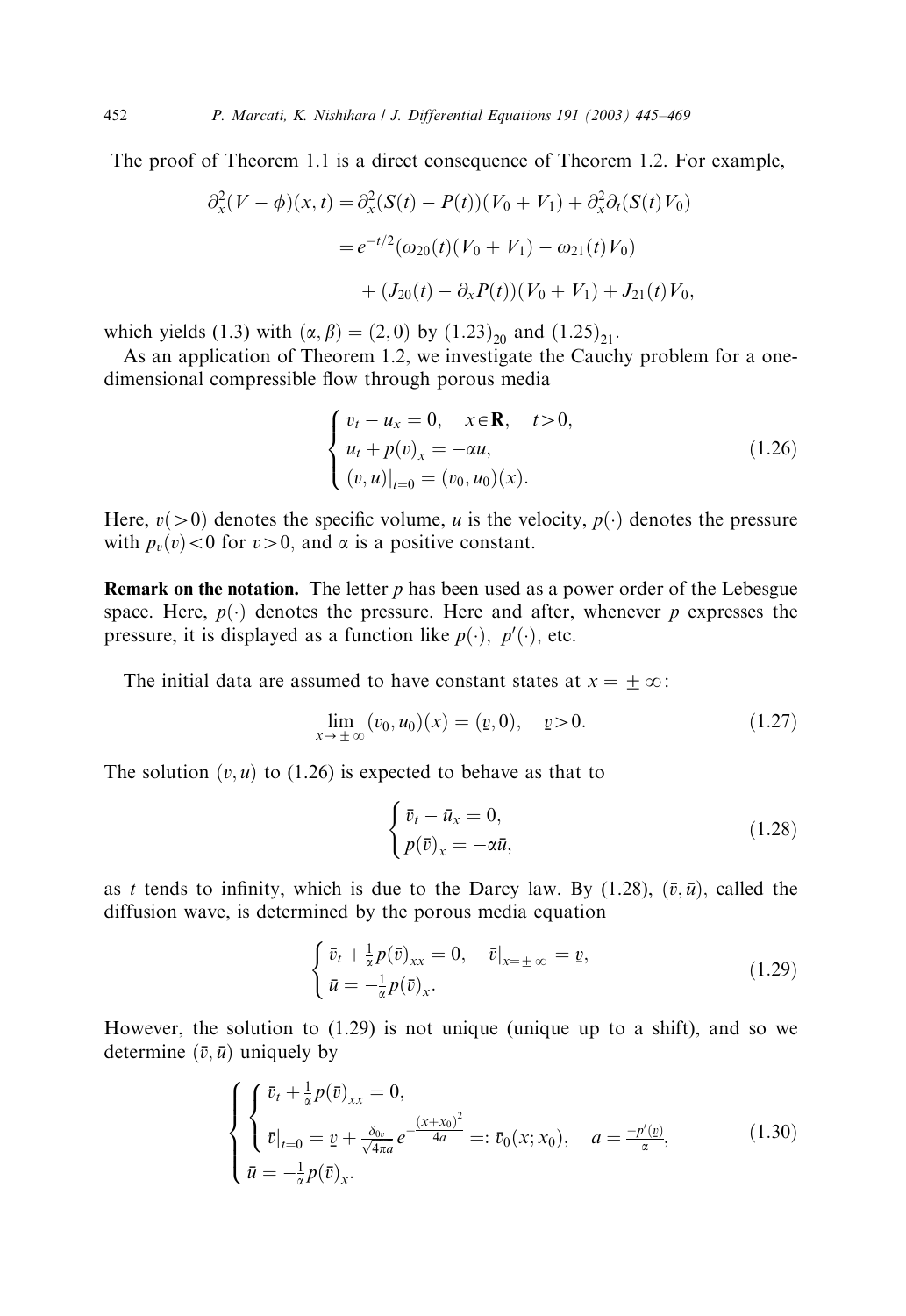Here,  $x_0$  is uniquely given by

$$
\int_{-\infty}^{\infty} \int_{-\infty}^{x} (v_0(z) - \bar{v}_0(z; x_0)) dz = -\frac{1}{\alpha} \delta_{0u}
$$
 (1.31)

and

$$
(\delta_{0v}, \delta_{0u}) = \int_{-\infty}^{\infty} (v_0(x) - v, u_0(x)) dx, \quad \delta_{0v} \neq 0.
$$
 (1.32)

Then, under the suitable initial conditions and smallness assumptions, the convergence rate

$$
||(v - \bar{v}, u - \bar{u})(\cdot, t)||_{L^p} = O\left(t^{-\frac{1}{2}\left(1 - \frac{1}{p}\right) - 1} \log t, t^{-\frac{1}{2}\left(1 - \frac{1}{p}\right) - \frac{3}{2}} \log t\right), \quad p \ge 2 \quad (1.33)
$$

has been recently obtained in [\[18\]](#page-24-0), in which both the  $L^2$ -energy method and the Green function method are employed. See also  $[16,17,21]$ . Note that this estimate is rather sharp, though " $\log t$ " could not be removed, because

$$
||(\bar{v}, \bar{u})(\cdot, t)||_{L^p} = O\left(t^{-\frac{1}{2}\left(1-\frac{1}{p}\right)}\log t, t^{-\frac{1}{2}\left(1-\frac{1}{p}\right)-\frac{1}{2}}\log t\right), \quad p \geq 1,
$$

as  $t\rightarrow\infty$ . The key point was to choose the suitably located diffusion wave  $(\bar{v}, \bar{u})$  by  $(1.30)$ – $(1.32)$ .

However, the method in [\[18\]](#page-24-0) will not yield the  $L^1$ -convergence. Our second main purpose is to have the convergence rate (1.33) for  $p\geq 1$ , applying the  $L^p-L^q$ estimates in Theorem 1.2.

Very recently, L<sup>1</sup>-convergence in case of  $v_+ \neq v_-(v_\pm = \lim_{x \to \pm \infty} v_0(x))$  has been obtained by Wang and Yang  $[24]$ , by employing the approximating Green function method. Their result is

$$
||v - \bar{v}, u - \bar{u}||_{L^p} = O\left(t^{-\frac{1}{2}\left(1-\frac{1}{p}\right)-\frac{1}{2}}, t^{-\frac{1}{2}\left(1-\frac{1}{p}\right)-1}\right).
$$

Combining our present result with theirs, we can cover both cases  $v_+ \neq v_-$  and  $v_+ = v_- (= \underline{v}).$ <br>Let us refor

Let us reformulate our problem. The diffusion wave  $(\bar{v}, \bar{u})$  is defined by (1.30) with  $(1.31)$ – $(1.32)$ , and so satisfies  $(1.28)$  with its initial data

$$
(\bar{v}, \bar{u})|_{t=0} = \left(\bar{v}_0(x), -\frac{1}{\alpha} p(\bar{v}_0(x))_x\right), \quad \bar{v}_0(x) := \bar{v}_0(x; x_0).
$$
 (1.34)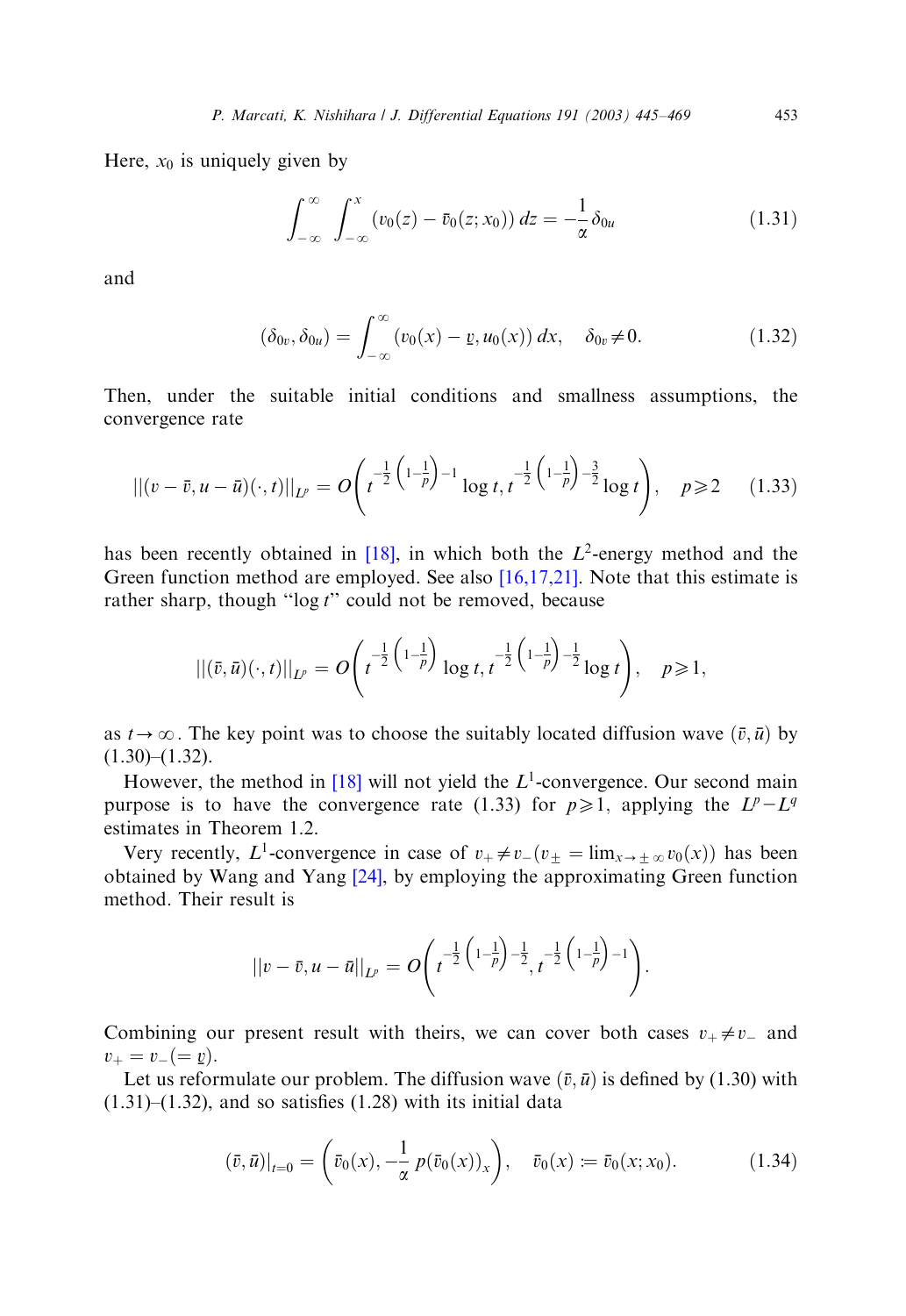Introduce the auxiliary function

$$
(\hat{v},\hat{u})(x,t) = \left(-\frac{1}{\alpha}e^{-\alpha t}m_0'(x), e^{-\alpha t}m_0(x)\right)
$$
\n(1.35)

for a function  $m_0(x)$  satisfying

$$
m_0 \in C_0^{\infty}(\mathbf{R}), \quad \int_{-\infty}^{\infty} m_0(x) dx = \delta_{0u}
$$
 (1.36)

so that  $(\hat{v}, \hat{u})$  satisfies

$$
\begin{cases}\n\hat{v}_t - \hat{u}_x = 0, \\
\hat{u}_t = -\alpha \hat{u}, \\
(\hat{v}, \hat{u})|_{t=0} = \left(-\frac{1}{\alpha} m_0'(x), m_0(x)\right).\n\end{cases}
$$
\n(1.37)

Combining (1.26), (1.28) with (1.37), we have

$$
\begin{cases}\n(v - \bar{v} - \hat{v})_t - (u - \bar{u} - \hat{u})_x = 0, \\
(u - \bar{u} - \hat{u})_t + (p(v) - p(\bar{v}))_x = -\alpha(u - \bar{u} - \hat{u}) + \frac{1}{\alpha}p(\bar{v})_{xt}, \\
(v - \bar{v} - \hat{v}, u - \bar{u} - \hat{u})|_{t=0} = \left(v_0 - \bar{v}_0 + \frac{1}{\alpha}m'_0, u_0 + \frac{1}{\alpha}p(\bar{v}_0)' - m_0\right)(x).\n\end{cases}
$$
\n(1.38)

By the definitions of  $(\bar{v}, \bar{u})$  and  $(\hat{v}, \hat{u})$ ,

$$
\frac{d}{dt} \int_{-\infty}^{\infty} (v - \bar{v} - \hat{v}) dx = 0 \text{ and } \frac{d}{dt} \int_{-\infty}^{\infty} (u - \bar{u} - \hat{u}) dx + \alpha \int_{-\infty}^{\infty} (u - \bar{u} - \hat{u}) dx = 0,
$$

so that both  $\int_{-\infty}^{\infty} (v - \bar{v} - \hat{v}) dx$  and  $\int_{-\infty}^{\infty} (u - \bar{u} - \hat{u}) dx$  are conserved and their amounts are zero. Hence twice integration of  $(1.38)<sub>1</sub>$  yields

$$
\int_{-\infty}^{\infty} \int_{-\infty}^{x} (v - \bar{v} - \hat{v})(z) dz dx
$$
  
= 
$$
\int_{-\infty}^{\infty} \left( \int_{-\infty}^{x} (v_0 - \bar{v}_0)(z) dz + \frac{1}{\alpha} m_0(x) \right) dx = 0,
$$
 (1.39)

which is a key point in our reformulation of the problem.

Thus, we reach to define the perturbation

$$
w(x,t) = \int_{-\infty}^{x} \int_{-\infty}^{y} (v - \bar{v} - \hat{v})(z, t) dz dy
$$
 (1.40)

and

$$
(v, u) = (\bar{v} + \hat{v} + w_{xx}, \bar{u} + \hat{u} + w_{xt}),
$$
\n(1.40')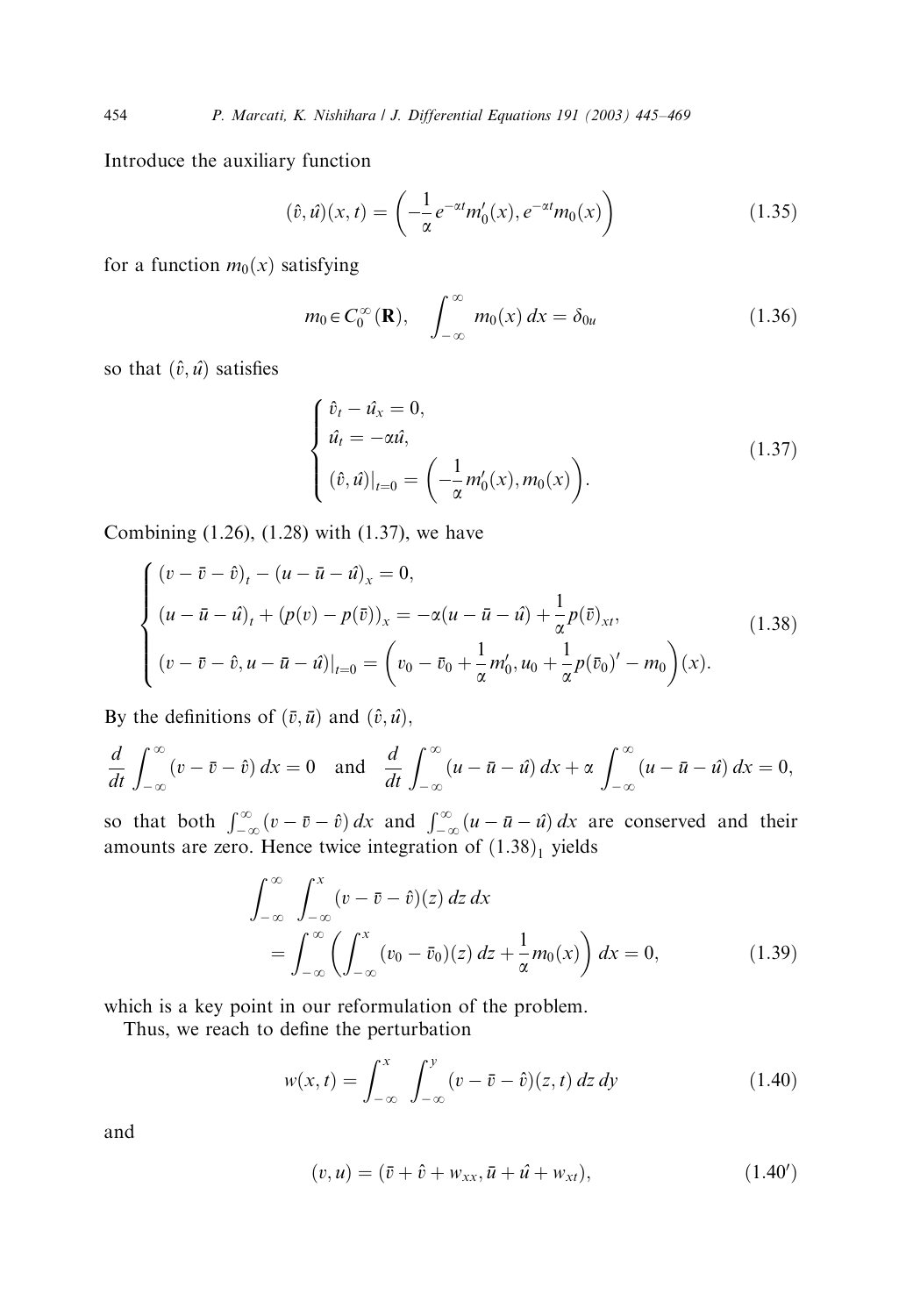so that w satisfies the Cauchy problem for the second order damped wave equation

$$
\begin{cases}\nw_{tt} - (p(\bar{v}) - p(\bar{v} + \hat{v} + w_{xx})) + \alpha w_t = \frac{1}{\alpha} (p(\bar{v}) - p(\underline{v}))_t, \\
(w, w_t)|_{t=0} = (w_0, w_1)(x),\n\end{cases}
$$
\n(1.41)

where

$$
(w_0, w_1)(x) = \left(\int_{-\infty}^x \left(\int_{-\infty}^y (v_0 - \bar{v}_0)(z) dz + \frac{m_0(y)}{\alpha}\right) dy, \right. \int_{-\infty}^x (u_0 - m_0)(z) dz + \frac{p(\bar{v}_0(x)) - p(\underline{v})}{\alpha}\right).
$$
 (1.42)

In  $[18]$  we have obtained the following theorem.

**Theorem 1.3** (Nishihara [\[18\]\)](#page-24-0). Suppose that  $(w_0, w_1) \in H^3 \times H^2$  and that  $||w_0, w_1||_{H^3 \times H^2} + \delta_0, \delta_0 = |\delta_{0v}| + |\delta_{0u}|$ , is small. Then there exists a unique solution  $w \in C<sup>i</sup>(0, \infty);$   $H<sup>3-i</sup>$  to (1.41), which satisfies

$$
\sum_{k=0}^{3} (1+t)^{\frac{k}{2}} ||\partial_{x}^{k} w(t)|| + \sum_{k=0}^{2} (1+t)^{1+\frac{k}{2}} ||\partial_{x}^{k} w_{t}(t)||
$$
  
+ 
$$
\sum_{k=0}^{1} (1+t)^{2+\frac{k}{2}} ||\partial_{x}^{k} w_{t}(t)|| + (1+t)^{1+\frac{1}{2}} ||w_{ttt}(t)||
$$
  

$$
\leq C(||w_{0}, w_{1}||_{H^{3} \times H^{2}} + \delta_{0}).
$$

**Remark.** The regularity theorem for  $(w_0, w_1) \in H^s \times H^{s-1}$  ( $s \ge 3$ ) is also obtained in [\[18\]](#page-24-0).

We can now apply the  $L^p - L^q$  estimate  $(1.22)$ – $(1.23)_{\alpha,\beta}$  in Theorem 1.2 to the solution  $w$  obtained in Theorem 1.3. Note that (1.41) is linearized with constant coefficients as

$$
w_{tt} - aw_{xx} + \alpha w_t = F, \quad a = -p'(v) > 0 \tag{1.43}
$$

with (1.42), where

$$
F = p(\bar{v}) - p(\bar{v} + \hat{v} + w_{xx}) - p'(\bar{v})w_{xx} + (p'(\bar{v}) - p'(v))w_{xx} + p'(\bar{v})\bar{v}_t
$$
  
=  $b(\bar{v} - v)w_{xx} + O(|\hat{v}| + |\bar{v} - v|^3 + |\bar{v}_t| + w_{xx}^2), \quad b = -p''(v)/2.$  (1.44)

By (1.40)<sup> $\prime$ </sup> and (1.35), the estimates of  $(w_{xx}, w_{xt})$  obtained later in Section 3 yield the following theorem.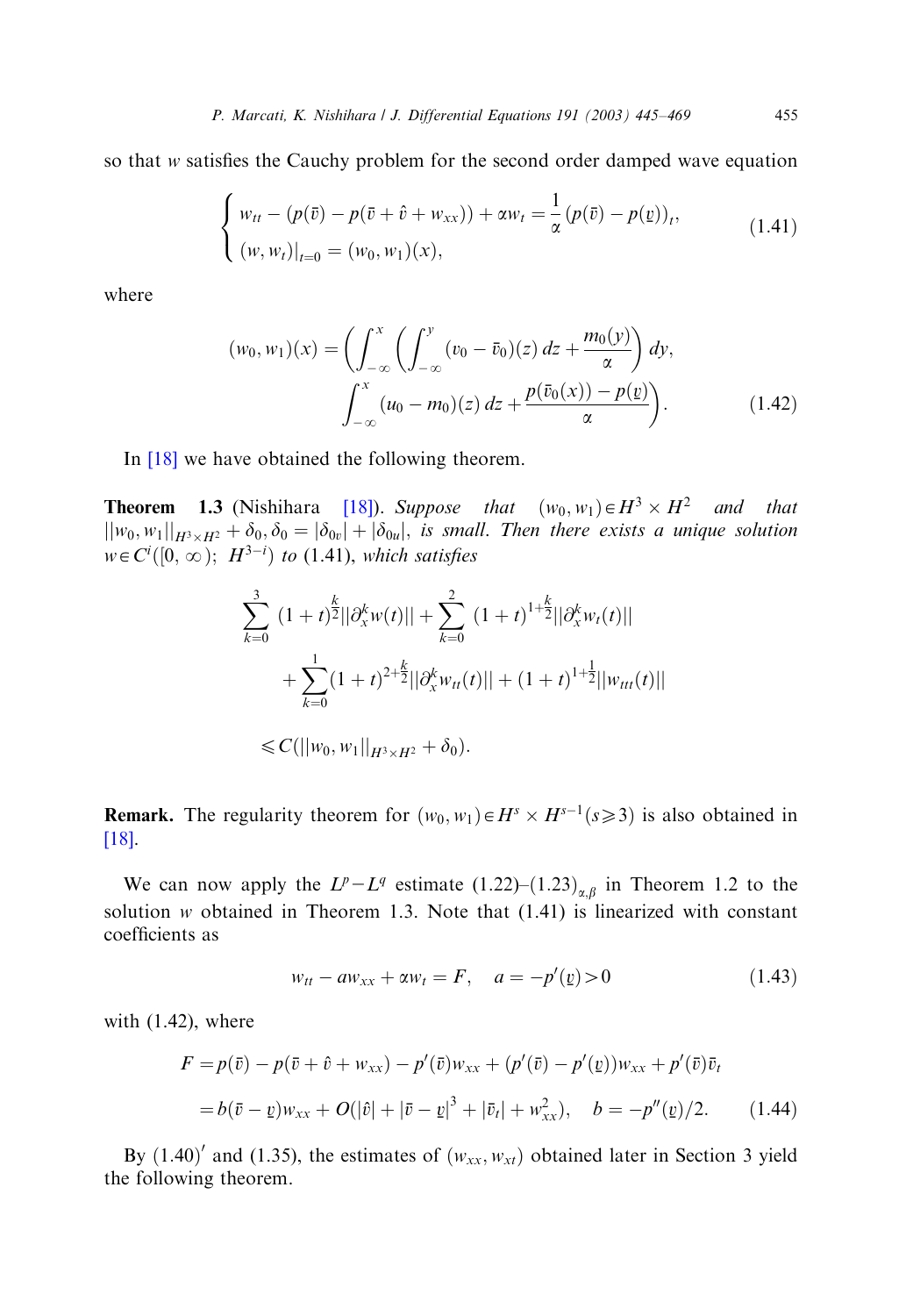**Theorem 1.4.** Suppose that  $(w_0, w_1) \in (H^3 \times H^2) \cap (W^{2,1} \times W^{1,1}) =: Z_0$ . If both  $\|w_0, w_1\|_{Z_0} + \delta_0$  is suitably small, then the solution  $(v, u)$  to (1.26) satisfies

$$
||(v - \bar{v}, u - \bar{u})(\cdot, t)||_{L^p} = O(t^{-\frac{1}{2}\left(1 - \frac{1}{p}\right) - 1} \log t, t^{-\frac{1}{2}\left(1 - \frac{1}{p}\right) - \frac{3}{2}} \log t), \quad 1 \leq p \leq 2. \quad (1.45)
$$

**Remark.** If  $(w_0, w_1) \in (H^4 \times H^3) \cap (W^{2,1} \times W^{1,1})$ , then (1.45) holds for  $1 \leq p \leq \infty$ , where  $W^{m,p} = \{f \mid \partial_x^k f \in L^p, \ 0 \le k \le m\}$  and  $W^{m,2} = H^m$ .

In  $[18]$   $\bar{v}$  is proved to behave as

$$
||\partial_x^j(\bar{v}(\cdot,t) - \phi(\cdot,t;x_0))||_{L^p} \leq C(1+t)^{-\frac{1}{2}\left(1-\frac{1}{p}\right)-\frac{j}{2}-1}\log(2+t) \tag{1.46}
$$

for  $j = 0, 1, 2, \dots$  and  $p \ge 1$ , where

$$
\phi(x,t) := \phi(x,t;x_0) = \underline{v} + \phi_1(x,t;x_0) + \phi_2(x,t;x_0),\tag{1.47}
$$

with

$$
\phi_1(x, t; x_0) = \frac{\delta_{0v}}{\sqrt{4\pi a(t+1)}} e^{-\frac{(x+x_0)^2}{4a(t+1)}} =: \delta_{0v} G(x+x_0, t+1),
$$
  

$$
\phi_2(x, t; x_0) = \int_0^t \int_{-\infty}^{\infty} G(x-y, t-\tau) \cdot b{\{\phi_1(y, \tau; x_0)\}}_{yy}^2 dy d\tau \qquad (1.48)
$$

and  $a = \frac{-p'(v)}{a}$ ,  $b = \frac{-p''(v)}{a}$ . Thus, if we combine (1.46) with Theorem 1.4, then we have

**Corollary 1.1.** Under the assumptions in Theorem 1.4 the solution  $(v, u)$  to (1.26) behaves as

$$
\left\| \left( v - \phi, u + \frac{1}{\alpha} p(\phi)_x \right) (\cdot, t) \right\|_{L^p} = O(t^{-\frac{1}{2} \left( 1 - \frac{1}{p} \right) - 1} \log t, t^{-\frac{1}{2} \left( 1 - \frac{1}{p} \right) - \frac{3}{2}} \log t)
$$
(1.49)

as  $t\rightarrow\infty$  for  $1\leq p\leq 2$ .

Finally, we state the related works. The behavior of solutions to  $(1.26)$  was first obtained by Hsiao and Liu  $[6]$ . After this work, several problems in some directions have been investigated by many authors  $[3-5,7-9,11-14,16-18,20-22,24]$ . See also the references therein. This paper is in the direction how fast the solutions converges to the diffusion waves.

Our plan of this paper is as follows. In Section 2 we devote to have the  $L^p - L^q$ estimates. In Section 3 decay properties of the solution  $w$  to (1.43) will be investigated, which gives the desired result, Theorem 1.4.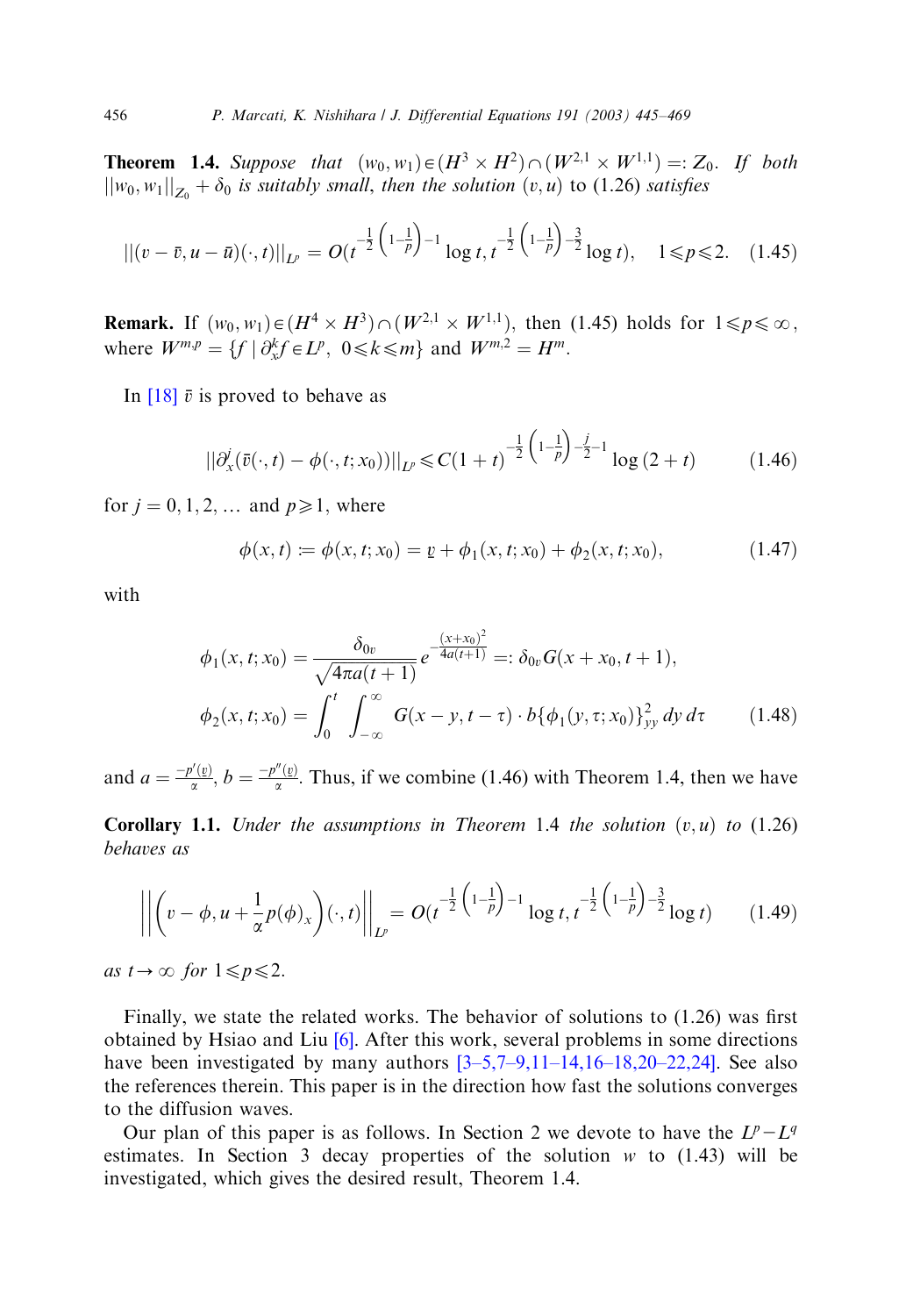# 2. The  $L^p - L^q$  estimates

In this section we devote ourselves to the proof of Theorem 1.2. Let us prepare the lemmas.

**Lemma 2.1.** The modified Bessel function  $I_v(y)$  defined by (1.14) satisfies

$$
I_0(y), \quad I_1(y)\frac{1}{y}, \quad \left(I_0(y) - \frac{2}{y}I_1(y)\right)\frac{1}{y^2}, \text{ and}
$$
\n
$$
\left(\left(1 - \frac{8}{y^2}\right)I_0(y) + \frac{16}{y^3}I_1(y)\right)\frac{1}{y^2} \text{ are bounded}, \tag{2.1}
$$

$$
I_0(0) = 1, \quad I_1(y) \frac{1}{y} \Big|_{y=0} = \frac{1}{2}, \quad \left( I_0(y) - \frac{2}{y} I_1(y) \right) \frac{1}{y^2} \Big|_{y=0} = \frac{1}{8}, \tag{2.2}
$$

$$
I'_0(y) = I_1(y), \quad I'_1(y) = I_0(y) - \frac{1}{y} I_1(y)
$$
\n(2.3)

and, as  $y \rightarrow \infty$ ,

$$
I_{\nu}(y) = \sqrt{\frac{1}{2\pi y}} e^y \left( 1 - \frac{(\nu - 1/2)(\nu + 1/2)}{2y} + \frac{(\nu - 1/2)(\nu - 3/2)(\nu + 3/2)(\nu + 1/2)}{2!2^2 y^2} - \cdots + (-1)^k \frac{(\nu - 1/2)\cdots(\nu - (k - 1/2))(\nu + (k - 1/2))\cdots(\nu + 1/2)}{k!2^k y^k} + O(y^{-k-1}) \right).
$$
\n(2.4)

For the proof, see e.g. [\[15\].](#page-23-0) Using  $(2.2)$ ,  $(2.3)$  in Lemma 2.1 we have

$$
\partial_t(S(t)g) = e^{-t/2} \frac{g(x+t) + g(x-t)}{2} \n+ \frac{1}{4} e^{-t/2} \int_{|z| \le t} \left[ I_1 \left( \frac{1}{2} \sqrt{t^2 - z^2} \right) \frac{t}{\sqrt{t^2 - z^2}} - I_0 \left( \frac{1}{2} \sqrt{t^2 - z^2} \right) \right] g(x-z) dz \n= e^{-t/2} \omega_{01}(t)g + J_{01}(t)g,
$$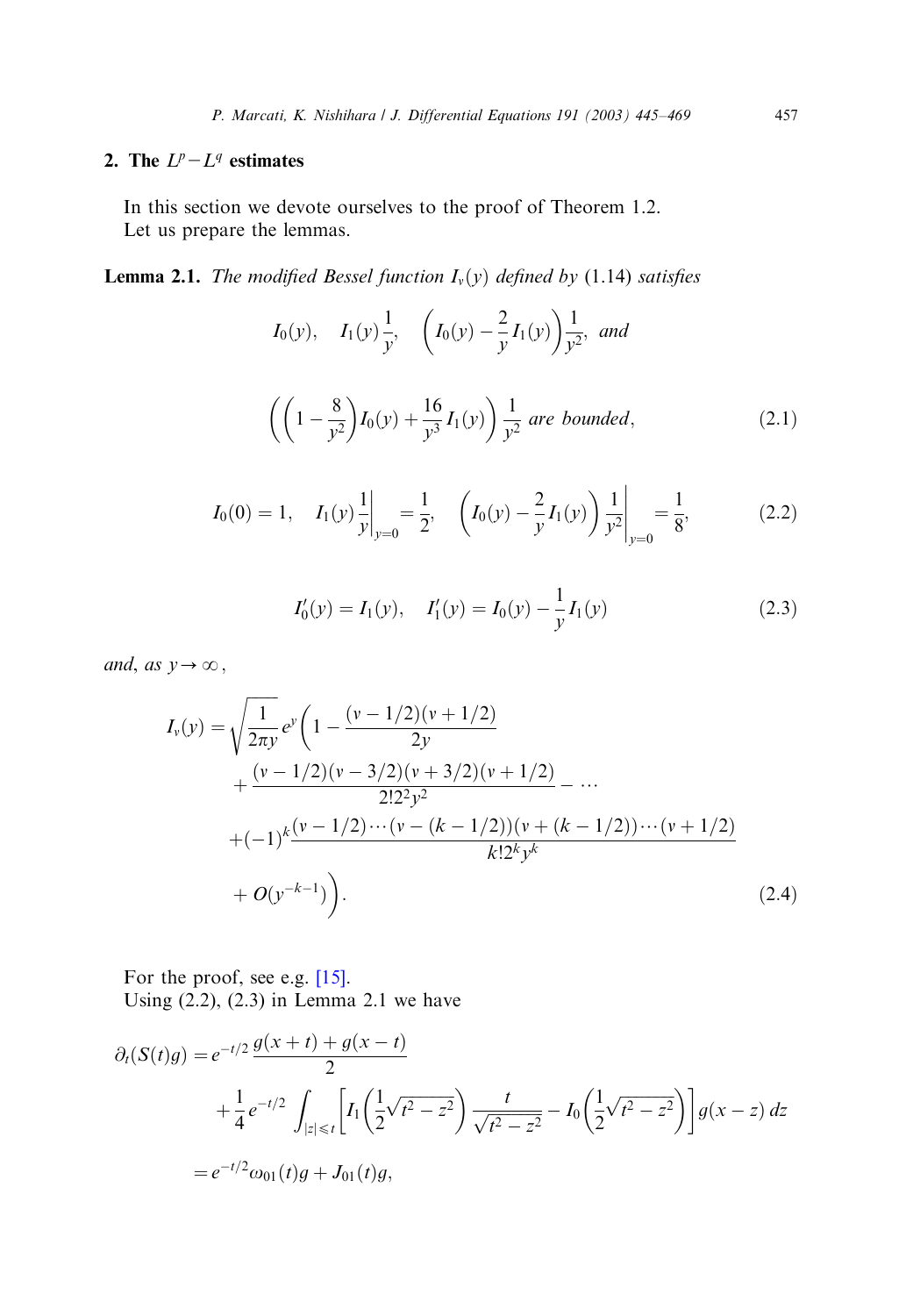etc. To estimate  $(S(t) - P(t))g$  and  $J_{01}(t)g$ , we apply not only Lemma 2.1 but also the Hausdorff–Young inequality.

**Lemma 2.2.** For p, q, r( $1 \leq p$ , q,  $r \leq \infty$ ) satisfying  $\frac{1}{q} - \frac{1}{p} = 1 - \frac{1}{r}$ , the inequality  $||f * g||_{L^p} \leq C||f||_{L^r}||g||_{L^q}$ 

holds, where  $*$  denotes the convolution.

Our first basic estimates are the followings.

**Proposition 2.1.** For  $1 \leq q \leq p \leq \infty$ , it holds that

$$
||S(t)g||_{L^{p}} \leq C(1+t)^{-\frac{1}{2}\left(\frac{1}{q}-\frac{1}{p}\right)}||g||_{L^{q}}, \quad t \geq 0, \tag{2.5}
$$

$$
||\partial_t(S(t)g) - e^{-t/2}\omega_{01}(t)g||_{L^p} = ||J_{01}(t)g||_{L^p} \le C(1+t)^{-\frac{1}{2}\left(\frac{1}{q}-\frac{1}{p}\right)-1}||g||_{L^q}, \quad t \ge 0 \quad (2.6)
$$

and

$$
\left\| (S(t) - P(t))g \right\|_{L^p} \leq C t^{-\frac{1}{2} \left( \frac{1}{q} - \frac{1}{p} \right) - 1} ||g||_{L^q}, \quad t \geq 2. \tag{2.7}
$$

Proposition 2.1 is basic in the sense that (2.6) and (2.7) shows  $(1.3)_{00}$  by (1.16) and (1.17).

**Proof of Propositin 2.1.** By (1.13) and (1.16), for  $t \ge 2$ 

$$
(S(t) - P(t))g
$$
  
=  $\left(\int_{|z| \le t^{2/3}} + \int_{t^{2/3} \le |z| \le t} \right) \left[\frac{1}{2} e^{-t/2} I_0 \left(\frac{1}{2} \sqrt{t^2 - z^2}\right) - \frac{e^{-z^2/t}}{\sqrt{4\pi t}}\right] g(x - z) dz$   
+  $\int_{|z| > t} \frac{e^{-z^2/t}}{\sqrt{4\pi t}} g(x - z) dz$   
=:  $X_1 + X_2 + X_3$ . (2.8)

We show the case  $r < \infty$ , that is,  $(p, q) \neq (\infty, 1)$ . The case  $r = \infty$  is shown similarly. First, note that both  $X_2$  and  $X_3$  decay exponentially. In fact, by Lemma 2.2

$$
||X_3||_{L^p} \leq C \left( \int_t^{\infty} \left( \frac{e^{-z^2/4t}}{\sqrt{4\pi t}} \right)^r dz \right)^{1/r} ||g||_{L^q}
$$
  
  $\leq C e^{-\beta_0 t} ||g||_{L^q} \quad (0 < \beta_0 < 1/8).$  (2.9)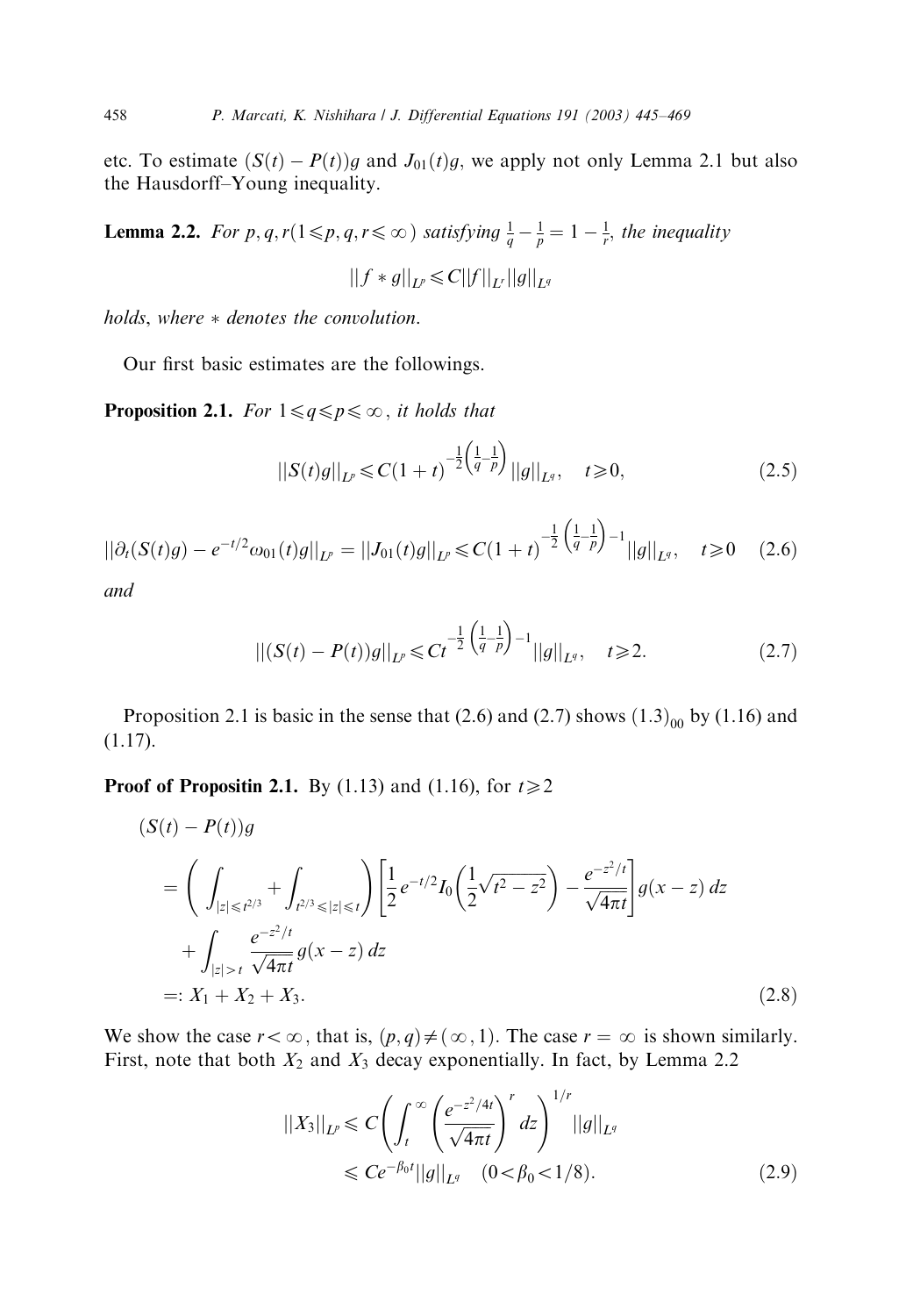Since  $I_v(y)$   $(v = 0, 1, ...)$  is monotonically increasing by (1.14), the asymptotic expansion (2.4) yields, for  $t^{2/3} \le z \le t$ ,

$$
\frac{1}{2}e^{-t/2}I_{\nu}\left(\frac{1}{2}\sqrt{t^2 - z^2}\right) \le \frac{1}{2}e^{-t/2}I_{\nu}\left(\frac{1}{2}\sqrt{t^2 - t^4/3}\right)
$$
\n
$$
= \frac{1}{2}\sqrt{\frac{1}{\pi\sqrt{t^2 - t^4/3}}}e^{-\frac{t}{2}+\frac{\sqrt{t^2 - t^4/3}}{2}}(1 + O(t^{-1}))
$$
\n
$$
= Ct^{-1/2}e^{-\frac{t^{4/3}}{2(t+\sqrt{t^2 - t^4/3})}}(1 + O(t^{-1}))
$$
\n
$$
\le Ce^{-\beta_1 t^{1/3}}, \quad t \ge 2 \ (0 < \beta_1 < 1/8)
$$

and

$$
\frac{e^{-z^2/4t}}{\sqrt{4\pi t}} \le \frac{e^{-\frac{1}{4}t^{1/3}}}{\sqrt{4\pi t}} \le C \exp(-\beta_1 t^{1/3}), \quad t \ge 2.
$$

Hence we have

$$
||X_2||_{L^p} \leq C e^{-\beta_1 t^{1/3}} ||g||_{L^q}, \quad t \geq 2. \tag{2.10}
$$

Main term is  $X_1$ . For  $0 \le z \le t^{2/3}$ ,  $t \ge 2$ , noting that  $\left(\frac{z}{t}\right)^2 \ge \left(\frac{z}{t}\right)^k (k \ge 2)$ , we have

$$
\left(\frac{e^{-z^2/4t}}{\sqrt{4\pi t}}\right)^{-1} \frac{1}{2} e^{-t/2} I_0 \left(\frac{1}{2} \sqrt{t^2 - z^2}\right)
$$
\n
$$
= \sqrt{4\pi t} \frac{1}{2} \sqrt{\frac{1}{\pi \sqrt{t^2 - z^2}}} e^{\frac{z^2}{4t} - \frac{t}{2} + \frac{\sqrt{t^2 - z^2}}{2}} \cdot \left(1 + \frac{1}{4\sqrt{t^2 - z^2}} + O(t^{-2})\right)
$$
\n
$$
= \left(1 - \left(\frac{z}{t}\right)^2\right)^{-1/4} e^{-\frac{z^4}{4t^3(1 + \sqrt{1 - (z/t)^2})}} \cdot \left(1 + \frac{1}{4t} + \frac{1}{t^2} O\left(1 + \frac{z^2}{t}\right)\right)
$$
\n
$$
= \left(1 + \frac{1}{t} O\left(1 + \frac{z^2}{t}\right)\right) \left(1 + \frac{1}{4t} + \frac{1}{t^2} O\left(1 + \frac{z^2}{t}\right)\right)
$$
\n
$$
= 1 + \frac{1}{t} O\left(1 + \frac{z^2}{t}\right).
$$
\n(2.11)

Hence

$$
X_1 = \int_{|z| \le t^{2/3}} \frac{e^{-z^2/4t}}{\sqrt{4\pi t}} \left\{ 1 + \frac{1}{t} O\left(1 + \frac{z^2}{t}\right) - 1 \right\} g(x - z) \, dz \tag{2.12}
$$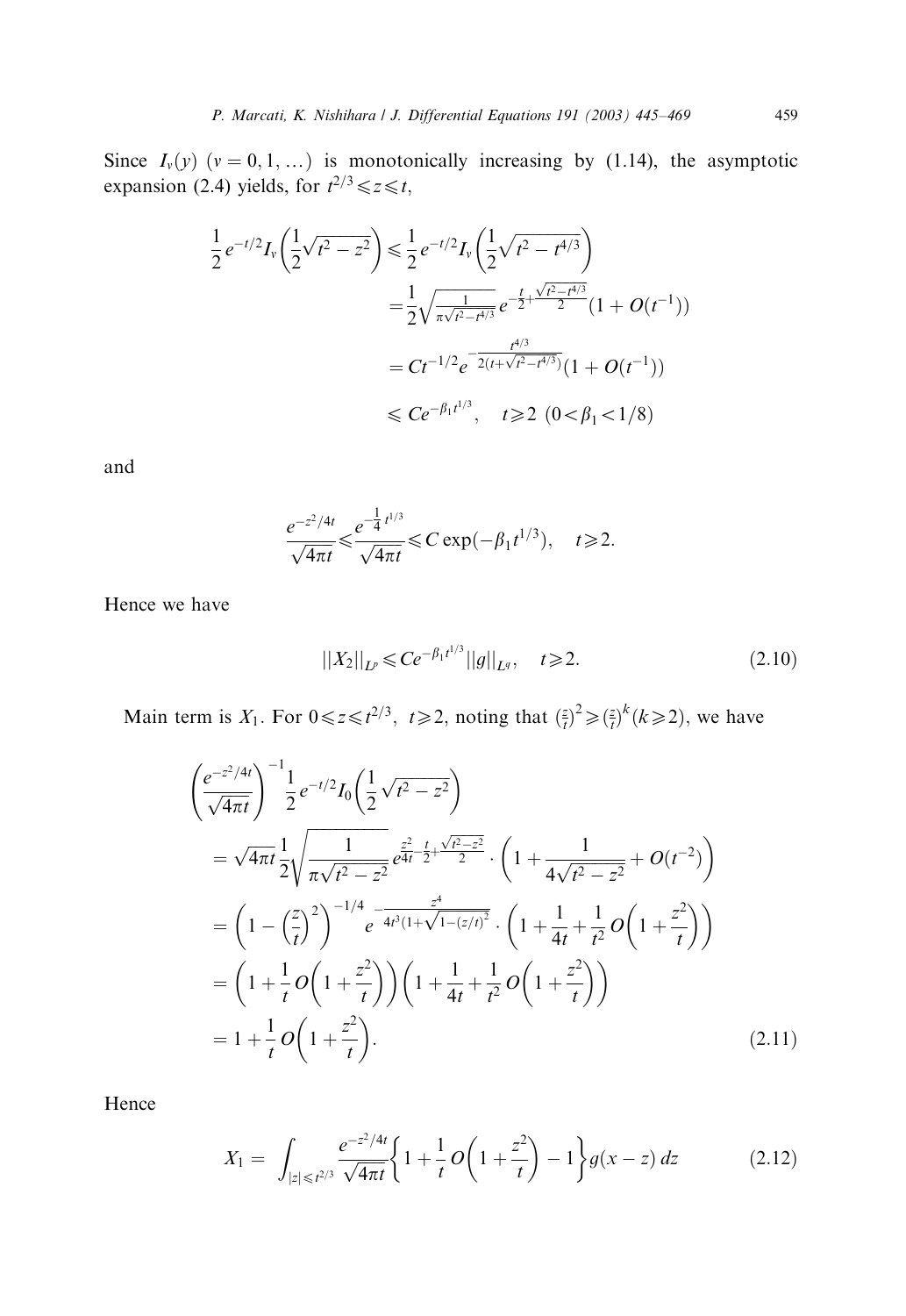and, by Lemma 2.2,

$$
||X_1||_{L^p} \le C t^{-1} \left( \int \left( \frac{e^{-z^2/4t}}{\sqrt{4\pi t}} \right)^r O\left(1 + \frac{z^2}{t}\right)^r dz \right)^{1/r} ||g||_{L^q}
$$
  
\$\le C t^{-\frac{1}{2} \left( \frac{1}{q} - \frac{1}{p} \right) - 1 ||g||\_{L^q}.\$ (2.13)

By (2.9)–(2.11), we have (2.7). Moreover, by (1.11) with  $\alpha = \beta = 0$ ,

$$
||S(t)g||_{L^{p}} \leq C t^{-\frac{1}{2} \left(\frac{1}{q} - \frac{1}{p}\right)} ||g||_{L^{q}}, \quad t \geq 2.
$$
 (2.14)

By (2.1) in Lemma 2.1, for  $t \leq 2$ ,

$$
||S(t)g||_{L^p} \leq C||g||_{L^q}
$$

which shows  $(2.5)$ .

Next, we estimate  $J_{01}(t)$  in (2.10). Similar to (2.8)

$$
J_{01}(t)g = \left(\int_{|z| \le t^{2/3}} + \int_{t^{2/3} \le |z| \le t} \right) \frac{e^{-t/2}}{4} \left[ -J_0 \left( \frac{1}{2} \sqrt{t^2 - z^2} \right) + I_1 \left( \frac{1}{2} \sqrt{t^2 - z^2} \right) \frac{t}{\sqrt{t^2 - z^2}} \right] g(x - z) dz
$$
  
=:  $X_4 + X_5$ ,

in which  $X_5$  decays exponentially, same as (2.10). To estimate  $X_4$ , we prepare for  $|z| \leq t^{2/3}$ 

$$
I_0\left(\frac{1}{2}\sqrt{t^2 - z^2}\right) = \frac{e^{\frac{1}{2}\sqrt{t^2 - z^2}}}{\sqrt{\pi\sqrt{t^2 - z^2}}}\left(1 + \frac{1}{4t} + \frac{1}{t^2}\left(\frac{9}{32} + \frac{1}{8}\frac{z^2}{t}\right) + \frac{1}{t^3}O\left(1 + \frac{z^2}{t} + \left(\frac{z^2}{t}\right)^2\right)\right),\tag{2.15}
$$

$$
I_1\left(\frac{1}{2}\sqrt{t^2 - z^2}\right) = \frac{e^{\frac{1}{2}\sqrt{t^2 - z^2}}}{\sqrt{\pi\sqrt{t^2 - z^2}}}\left(1 - \frac{3}{4t} - \frac{1}{t^2}\left(\frac{15}{32} + \frac{3}{8}\frac{z^2}{t}\right) + \frac{1}{t^3}O\left(1 + \frac{z^2}{t} + \left(\frac{z^2}{t}\right)^2\right)\right) \tag{2.16}
$$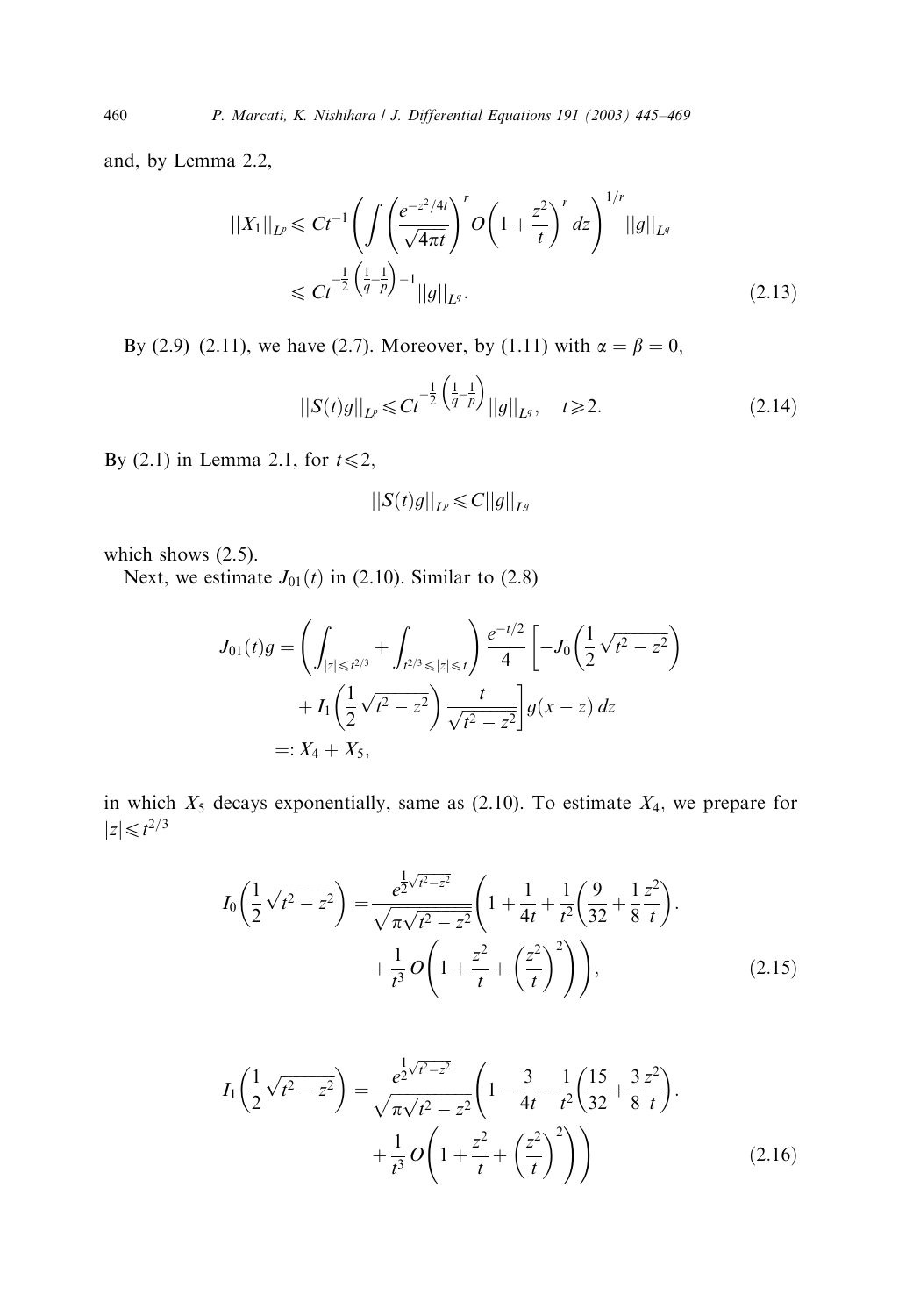and

$$
\left(\frac{e^{-z^2/4t}}{\sqrt{4\pi t}}\right)^{-1} \frac{1}{2} e^{-t/2} \frac{e^{\frac{1}{2}\sqrt{t^2 - z^2}}}{\sqrt{\pi \sqrt{t^2 - z^2}}} = 1 + \frac{1}{t} O\left(1 + \frac{z^2}{t}\right),\tag{2.17}
$$

which are also available for estimates of higher order derivatives. Eqs. (2.15) and  $(2.16)$  follow from  $(2.4)$ , and  $(2.17)$  is derived as same as in  $(2.11)$ .

By (2.15)–(2.17)

$$
X_4 = \int_{|z| \le t^{2/3}} \frac{1}{4} e^{-\frac{t}{2}} \frac{e^{\frac{1}{2}\sqrt{t^2 - z^2}}}{\sqrt{\pi \sqrt{t^2 - z^2}}} \left\{ -1 + \frac{1}{t} O\left(1 + \frac{z^2}{t}\right) + (-1 + O\left(\frac{1}{t}\right) \left(1 + \frac{1}{t} O\left(1 + \frac{z^2}{t}\right)\right) \right\} g(x - z) dz
$$
  
= 
$$
\int_{|z| \le t^{2/3}} \frac{e^{-z^2/4t}}{\sqrt{4\pi t}} \frac{1}{t} O\left(1 + \frac{z^2}{t}\right) g(x - z) dz.
$$

Hence Lemma 2.2 yields

$$
||X_4||_{L^p} \leq C t^{-\frac{1}{2} \left(\frac{1}{q} - \frac{1}{p}\right) - 1} ||g||_{L^q}, \quad t \geq 2.
$$
 (2.18)

Since both  $I_0(y)$  and  $I_1(y) \frac{1}{y}$  are bounded for  $0 \le y \le y_0$  in Lemma 2.1, it is easy to see

$$
||J_{01}(t)g||_{L^{p}} \leq C||g||_{L^{q}}, \quad t \leq 2. \tag{2.19}
$$

Thus we have (2.6), which completes the proof of Proposition 2.1.  $\Box$ 

**Proof of Theorem 1.2.** We only show  $(1.23)_{20}$  and  $(1.25)_{20}$ . The other cases are treated in a same way, though the calculations are rather tedious. By  $(1.13)$  and Lemma 2.1

$$
\partial_x(S(t)g) = e^{-t/2} \frac{g(x+t) - g(x-t)}{2} \n+ \frac{1}{2} e^{-t/2} \int_{|x-y| \le t} I_1\left(\frac{1}{2}\sqrt{t^2 - (x-y)^2}\right) \frac{-(x-y)}{2\sqrt{t^2 - (x-y)^2}} g(y) dy \n= e^{-t/2} \frac{g(x+t) - g(x-t)}{2} + \frac{1}{4} e^{-t/2} \int_{|z| \le t} I_1\left(\frac{1}{2}\sqrt{t^2 - z^2}\right) \frac{-z}{\sqrt{t^2 - z^2}} g(x-z) dz \n= e^{-t/2} \omega_{10}(t)g + J_{10}(t)g
$$
\n(2.20)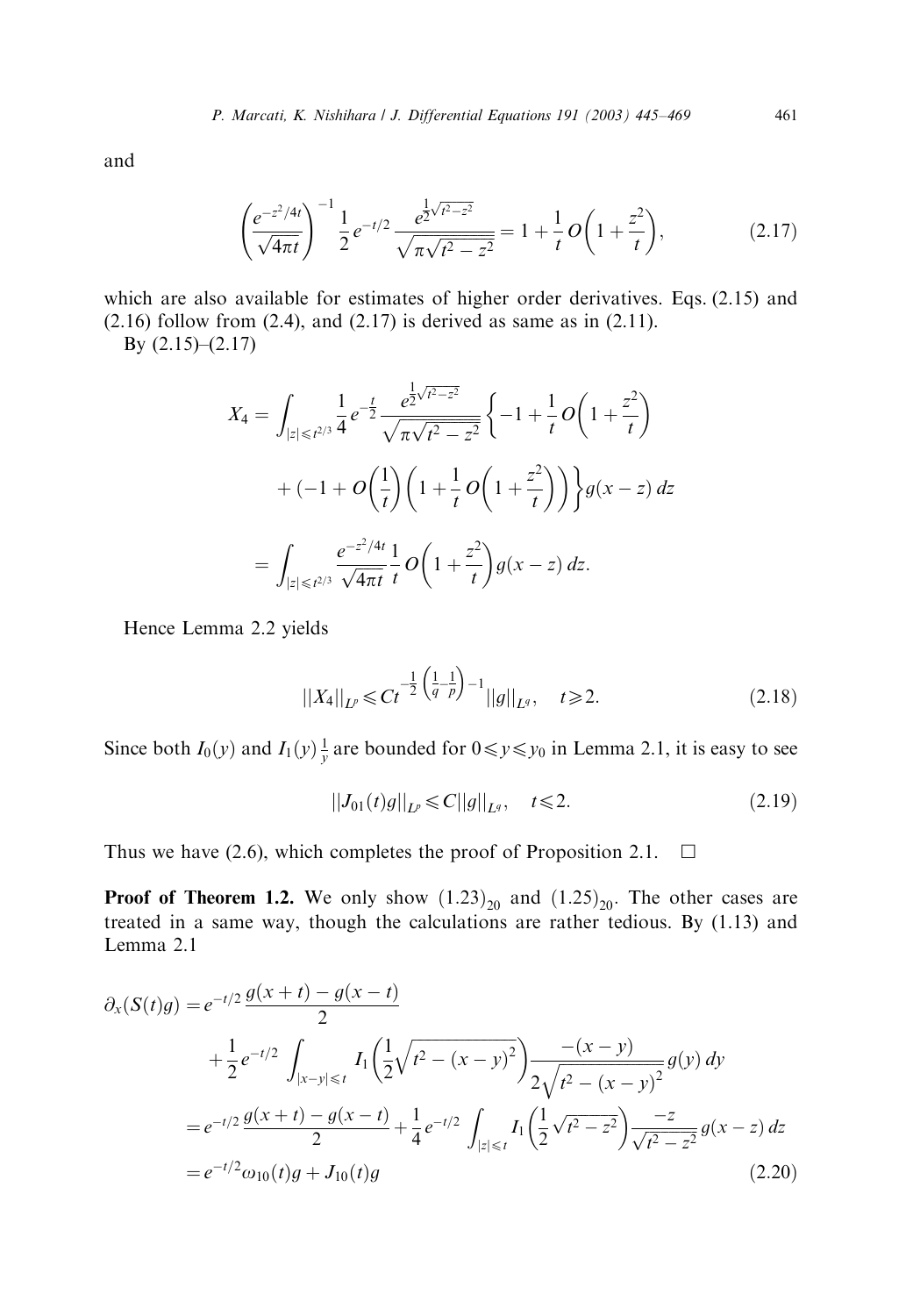and

$$
\partial_x^2(S(t)g) = e^{-t/2} \left( \frac{g'(x+t) - g'(x-t)}{2} + \frac{1}{4} \frac{t}{4} \left( g(x+t) + g(x-t) \right) \right)
$$

$$
+ \frac{e^{-t/2}}{4} \int_{|x-y| \le t} \left[ I_1' \left( \frac{1}{2} \sqrt{t^2 - (x-y)^2} \right) \frac{(x-y)^2}{2(t^2 - (x-y)^2)} \right.
$$

$$
+ I_1 \left( \frac{1}{2} \sqrt{t^2 - (x-y)^2} \left( \frac{-1}{\sqrt{t^2 - (x-y)^2}} \right) + \left( \frac{-(x-y)^2}{t^2 - (x-y)^2} \right) \right] g(y) dy
$$

$$
=e^{-t/2}\left(\frac{t}{8}\frac{g(x+t)+g(x-t)}{2}+\frac{g'(x+t)-g'(x-t)}{2}\right) +\frac{e^{-t/2}}{4}\int_{|z|\leq t}\left[I_0\left(\frac{1}{2}\sqrt{t^2-z^2}\right)\frac{z^2}{2(t^2-z^2)}\right] -I_1\left(\frac{1}{2}\sqrt{t^2-z^2}\right)\left(\frac{1}{\sqrt{t^2-z^2}}+\frac{2z^2}{(t^2-z^2)\sqrt{t^2-z^2}}\right)\right]g(x-z) dz =e^{-t/2}\omega_{20}(t)g+J_{20}(t)g.
$$
\n(2.21)

Same as  $J_{01}(t)g$ , we devide the integrand into two domains

$$
J_{20}(t)g = \int_{|z| \leq t^{2/3}} + \int_{t^{2/3} \leq |z| \leq t} =: Y_1 + Y_2,
$$

in which  $Y_2$  decays exponentially. Using (2.15)–(2.17), we have

$$
Y_{1} = \int_{|z| \leq t^{2/3}} \frac{e^{-t/2}}{4} \frac{e^{\frac{1}{2}\sqrt{t^{2}-z^{2}}}}{\sqrt{\pi\sqrt{t^{2}-z^{2}}}} \left\{ \left(1 + \frac{1}{4t} + \frac{1}{t^{2}} O\left(1 + \frac{z^{2}}{t}\right)\right) \cdot \frac{1}{2t} \frac{z^{2}}{t} \left(1 + \frac{1}{t} O\left(\frac{z^{2}}{t}\right)\right) - \left(1 - \frac{3}{4t} + \frac{1}{t^{2}} O\left(1 + \frac{z^{2}}{t}\right)\right) \cdot \frac{1}{t} (1 + \frac{1}{t} O\left(\frac{z^{2}}{t}\right) \right\} g(x - z) dz
$$
  
\n
$$
= \int_{|z| \leq t^{2/3}} \frac{e^{-z^{2}/t}}{\sqrt{4\pi t}} \left(1 + \frac{1}{t} O\left(1 + \frac{z^{2}}{t}\right)\right) \left\{-\frac{1}{2t} + \frac{1}{4t} \frac{z^{2}}{t} + \frac{1}{t^{2}} O\left(1 + \frac{z^{2}}{t}\right)\right\} g(x - z) dz
$$
  
\n
$$
= \int_{|z| \leq t^{2/3}} \frac{e^{-z^{2}/t}}{\sqrt{4\pi t}} \frac{1}{t} \left(-\frac{1}{2} + \frac{z^{2}}{4t} + \frac{1}{t} O\left(1 + \frac{z^{2}}{t}\right)\right) g(x - z) dz.
$$
 (2.22)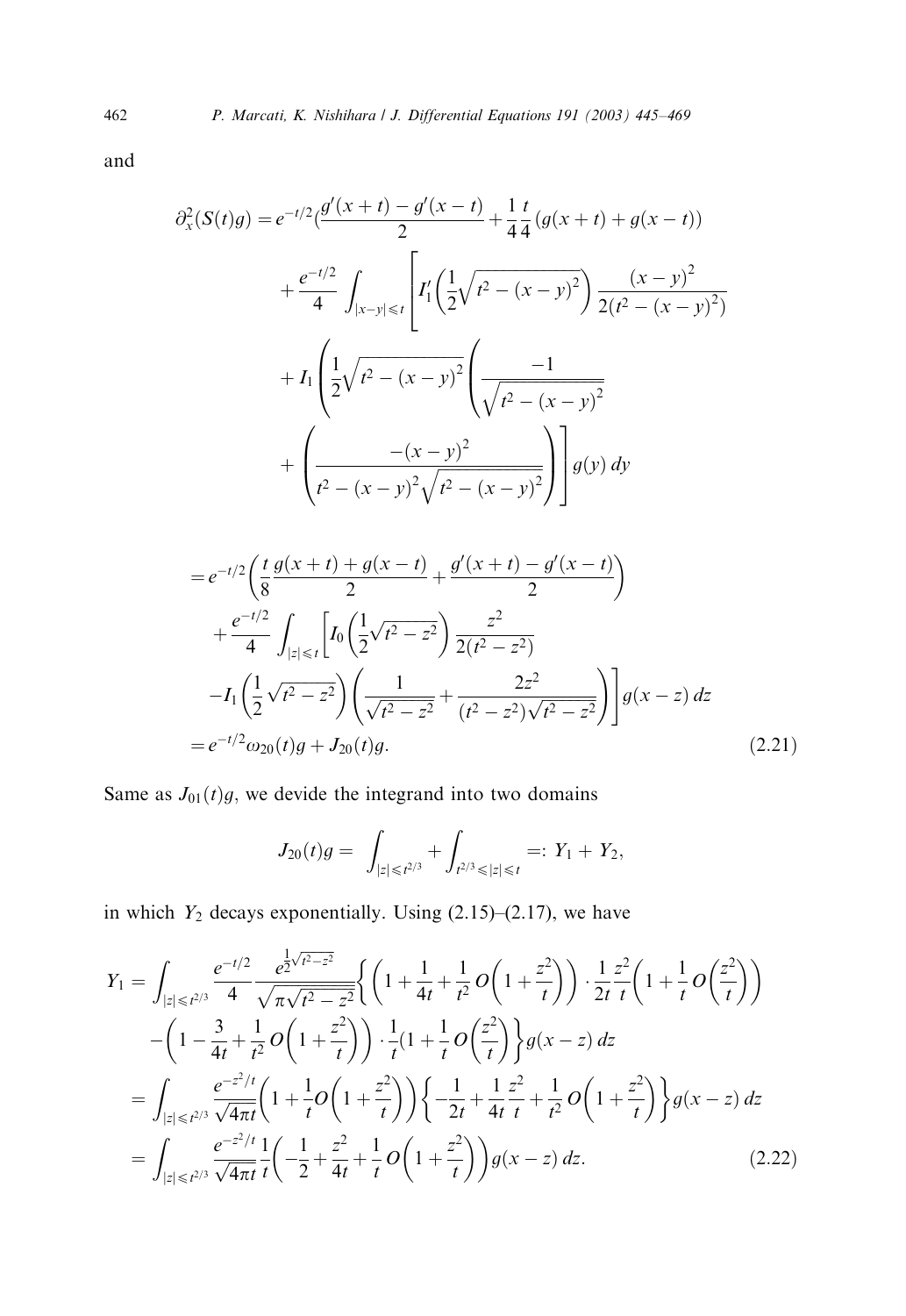Hence

$$
||Y_1||_{L^p} \leq C t^{-\frac{1}{2} \left(\frac{1}{q} - \frac{1}{p}\right) - 1} ||g||_{L^q}, \quad t \geq 2,
$$

and so

$$
||J_{20}(t)g||_{L^{p}} \leq C t^{-\frac{1}{2} \left(\frac{1}{q} - \frac{1}{p}\right) - 1} ||g||_{L^{q}}, \quad t \geq 2.
$$
 (2.23)

For  $0 \le t \le 2$ , (2.1) in Lemma 2.1 gives

$$
||J_{20}(t)g||_{L^{p}} \leq C||g||_{L^{q}}
$$
\n(2.24)

in a same way as (2.19). Both (2.23) and (2.24) gives  $(1.23)_{20}$ .

On the other hand, since

$$
\partial_x^2 P(t)g = \int_{\mathbf{R}} \frac{e^{-z^2/4t}}{\sqrt{4\pi t}} \left( -\frac{1}{2t} + \frac{1}{4t} \frac{z^2}{t} \right) g(x - z) \, dz,\tag{2.25}
$$

we denote as

$$
(J_{20}(t) - \partial_x^2 P(t))g = \int_{|z| \le t^{2/3}} + \int_{t^{2/3} \le |z| \le t} + \int_{|z| \ge t} =: Y_3 + Y_4 + Y_5. \tag{2.26}
$$

Then,  $Y_4$  and  $Y_5$  decay exponentially, and

$$
Y_3 = \int_{|z| \le t^{2/3}} \frac{e^{-z^2/4t}}{\sqrt{4\pi t}} \frac{1}{t^2} O\left(1 + \frac{z^2}{t}\right) g(x - z) dz
$$

by  $(2.22)$  and  $(2.25)$ , which yields

$$
||Y_3|| \leq C t^{-\frac{1}{2}\left(\frac{1}{q}-\frac{1}{p}\right)-2}||g||_{L^q}, \quad t \geq 2
$$

and hence  $(1.25)_{20}$ .

Thus we have completed the proof of Theorem 1.2.  $\Box$ 

## 3.  $L^1$ -Decay for quasilinear wave equation

In this section we apply  $(1.22)$  and  $(1.23)$  in Theorem 1.2 to the reformulated problem

$$
\begin{cases} w_{tt} - w_{xx} + w_t = F(x, t), \\ (w, w_t)|_{t=0} = (w_0, w_1)(x) \end{cases}
$$
 (3.1)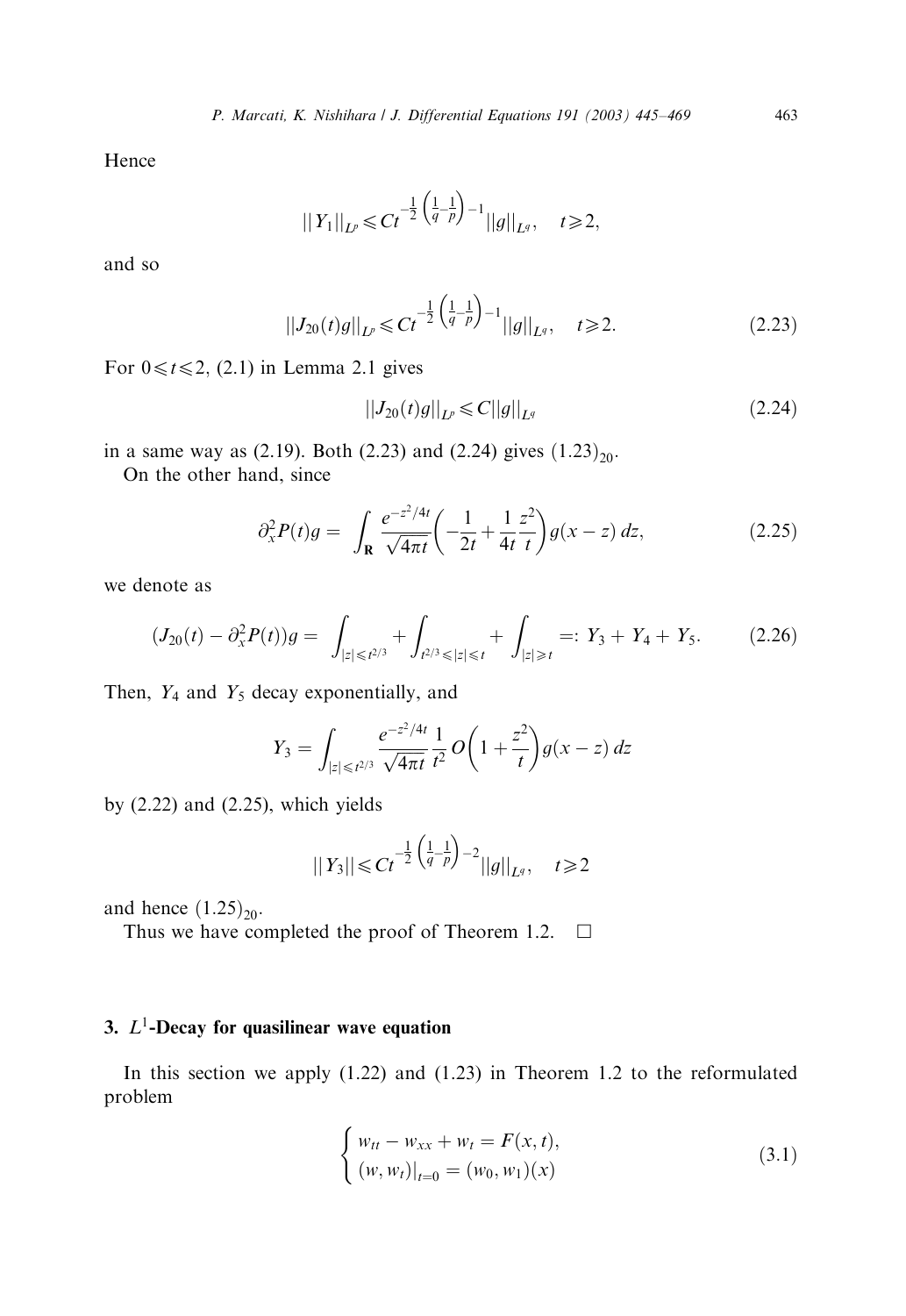with

$$
F(x,t) = \{b(\bar{v} - \underline{v})w_{xx} + O(w_{xx}^2)\} + O(|\hat{v}| + |\bar{v} - \underline{v}|^3 + |\bar{v}_t|) =: F_1 + F_2, \quad (3.2)
$$

coming from (1.41)–(1.44). Here, both a and  $\alpha$  are normalized to be one.

By the Duhanmel principle the solution to (3.1) is given by

$$
w(\cdot, t) = S(t)(w_0 + w_1) + \partial_t(S(t)w_0) + \int_0^t S(t - \tau)F(\cdot, \tau) d\tau
$$
  
=  $\{e^{-t/2}\omega_{01}(t)w_0 + S(t)(w_0 + w_1) + J_{01}(t)w_0\} + \int_0^t S(t - \tau)F(\cdot, \tau) d\tau$   
=  $w^{(0)} + K(\cdot, t).$  (3.3)

We estimate  $w$  in (3.3) to show the following theorem.

**Theorem 3.1.** Let w be a solution to (3.1) obtained in Theorem 1.3. If  $(w_0, w_1) \in (H^3 \times$  $H^2$  $\cap$   $(W^{2,1} \times W^{1,1}) = Z_0$ , then w satisfies the estimate

$$
||\partial_x^{\alpha} \partial_t^{\beta} w(\cdot, t)||_{L^p} \leq C(1+t)^{-\frac{1}{2}\left(1-\frac{1}{p}\right)-\frac{\alpha}{2}-\beta} \log(2+t)(||w_0, w_1||_{Z_0} + \delta_0)
$$
 (3.4)

for  $0 \le \alpha + \beta \le 2$  and  $1 \le p \le 2$ .

Remember that  $(w_{xx}, w_{xt}) = (v - \bar{v} - \hat{v}, u - \bar{u} - \hat{v})$  and  $(\hat{v}, \hat{u})$  decay exponentially. Hence, by taking  $(\alpha, \beta) = (2, 0)$  and  $(1, 1)$ , Theorem 3.1 yields Theorem 1.4.

**Proof of Theorem 3.1.** By  $(1.22)$  and  $(1.23)$  it is clear that

$$
\sum_{\alpha+\beta\leq 2} (1+t)^{\frac{1}{2}\left(1-\frac{1}{p}\right)+\frac{\alpha}{2}+\beta} ||\partial_x^{\alpha}\partial_t^{\beta} w^{(0)}(\cdot,t)||_{L^p} \leq C||w_0, w_1||_{Z_0}.
$$
 (3.5)

To estimate the nonlinear term, assume a priori that

$$
N(T) = \sup_{0 \leq t \leq T} \left\{ \sum_{\alpha + \beta \leq 2} (1+t)^{\frac{1}{2} \left(1 - \frac{1}{p}\right) + \frac{\alpha}{2} + \beta} (\log(2+t))^{-1} ||\partial_x^{\alpha} \partial_t^{\beta} w(\cdot, t)||_{L^p} \right\} (\leq 1).
$$
 (3.6)

By (1.22)

$$
\begin{aligned} \left\|K(\cdot,t)\right\|_{L^p} &= \left\| \int_0^t S(t-\tau)F(\cdot,\tau) \, d\tau \right\|_{L^p} \\ &\leqslant C \int_0^t \left(1+t-\tau\right)^{-\frac{1}{2}\left(1-\frac{1}{p}\right)} \left\|F(\cdot,\tau)\right\|_{L^1} \, d\tau. \end{aligned}
$$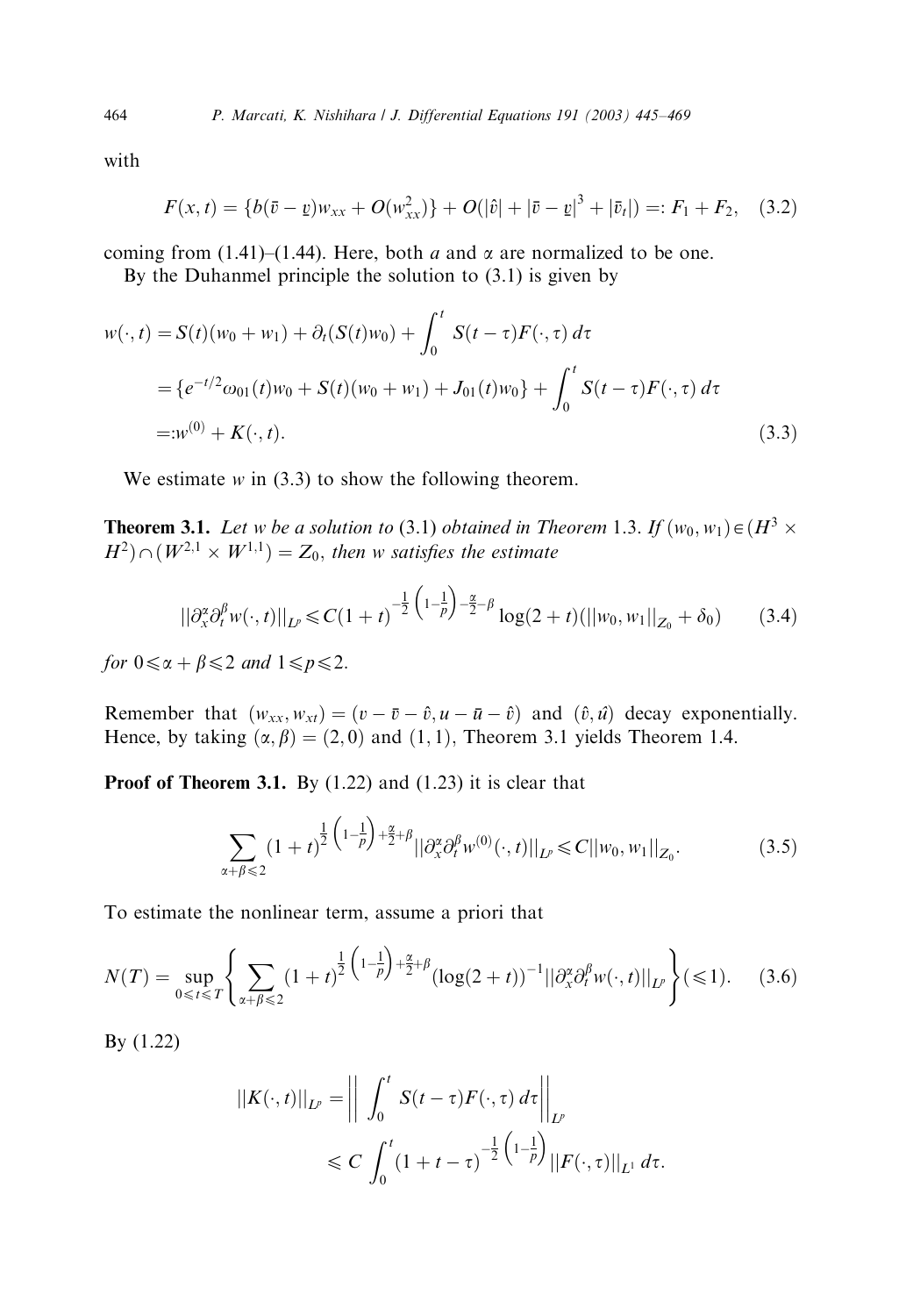Since

$$
||F(\cdot,\tau)||_{L^{1}} \leq C \Big(\sup_{\mathbf{R}} |\bar{v}(x,\tau)-\underline{v}|||w_{xx}(\cdot,\tau)||_{L^{1}} + ||w_{xx}(\cdot,\tau)||_{L^{2}}^{2} + ||\hat{v}(\cdot,\tau)||_{L^{1}} + ||\bar{v}(\cdot,\tau)-\underline{v}||_{L^{3}}^{3} + ||\bar{v}_{\tau}(\cdot,\tau)||_{L^{1}}\Big) \leq C(\delta_{0}(1+\tau)^{-\frac{3}{2}}\log(2+\tau)N(t) + (1+\tau)^{-\frac{5}{2}}(\log(2+\tau))^{2}N(t)^{2}) + C\delta_{0}(1+\tau)^{-1}, \qquad (3.7)
$$

it holds that, for  $t \leq T$ ,

$$
||K(\cdot,t)||_{L^{p}} \leq C \left\| \int_{0}^{t/2} + \int_{t/2}^{t} \right\|_{L^{p}}
$$
  
\n
$$
\leq C(1+t)^{-\frac{1}{2}\left(1-\frac{1}{p}\right)} (\delta_{0}N(T) + N(T)^{2})
$$
  
\n
$$
+ C\delta_{0}(1+t)^{-\frac{1}{2}\left(1-\frac{1}{p}\right)} \log(2+t),
$$
\n(3.8)

and hence

$$
(1+t)^{\frac{1}{2}\binom{1-\frac{1}{p}}{\log(2+t)}^{-1}||w(\cdot,t)||_{L^p}} \leq C(||w_0, w_1||_{Z_0} + \delta_0 + \delta_0 N(T) + N(T)^2).
$$
\n(3.9)

Similarly, we estimate the derivatives of  $K(\cdot, t)$  to have

$$
\|\partial_x^{\alpha}\partial_t^{\beta} K(\cdot,t)\|_{L^p} \le C(1+t)^{-\frac{1}{2}\left(1-\frac{1}{p}\right)-\frac{\alpha}{2}-\beta} \log(2+t)
$$
  
 
$$
\times (\delta_0 + (||w_0, w_1||_{Z_0} + \delta_0)N(T) + N(T)^2)
$$
(3.10)

for  $1 \le \alpha + \beta \le 2$  and  $1 \le p \le 2$ . Then we have

$$
(1+t)^{\frac{1}{2}\left(1-\frac{1}{p}\right)+\frac{\alpha}{2}+\beta}(\log(2+t))^{-1}||\partial_{x}^{\alpha}\partial_{t}^{\beta}w(\cdot,t)||_{L^{p}}\leq C(||w_{0},w_{1}||_{Z_{0}}+\delta_{0}+(||w_{0},w_{1}||_{Z_{0}}+\delta_{0})N(T)+N(T)^{2}).
$$
\n(3.11)

Combining (3.9) with (3.11) we have

$$
N(T) \leq C(||w_0, w_1||_{Z_0} + \delta_0 + (||w_0, w_1||_{Z_0} + \delta_0)N(T) + N(T)^2),
$$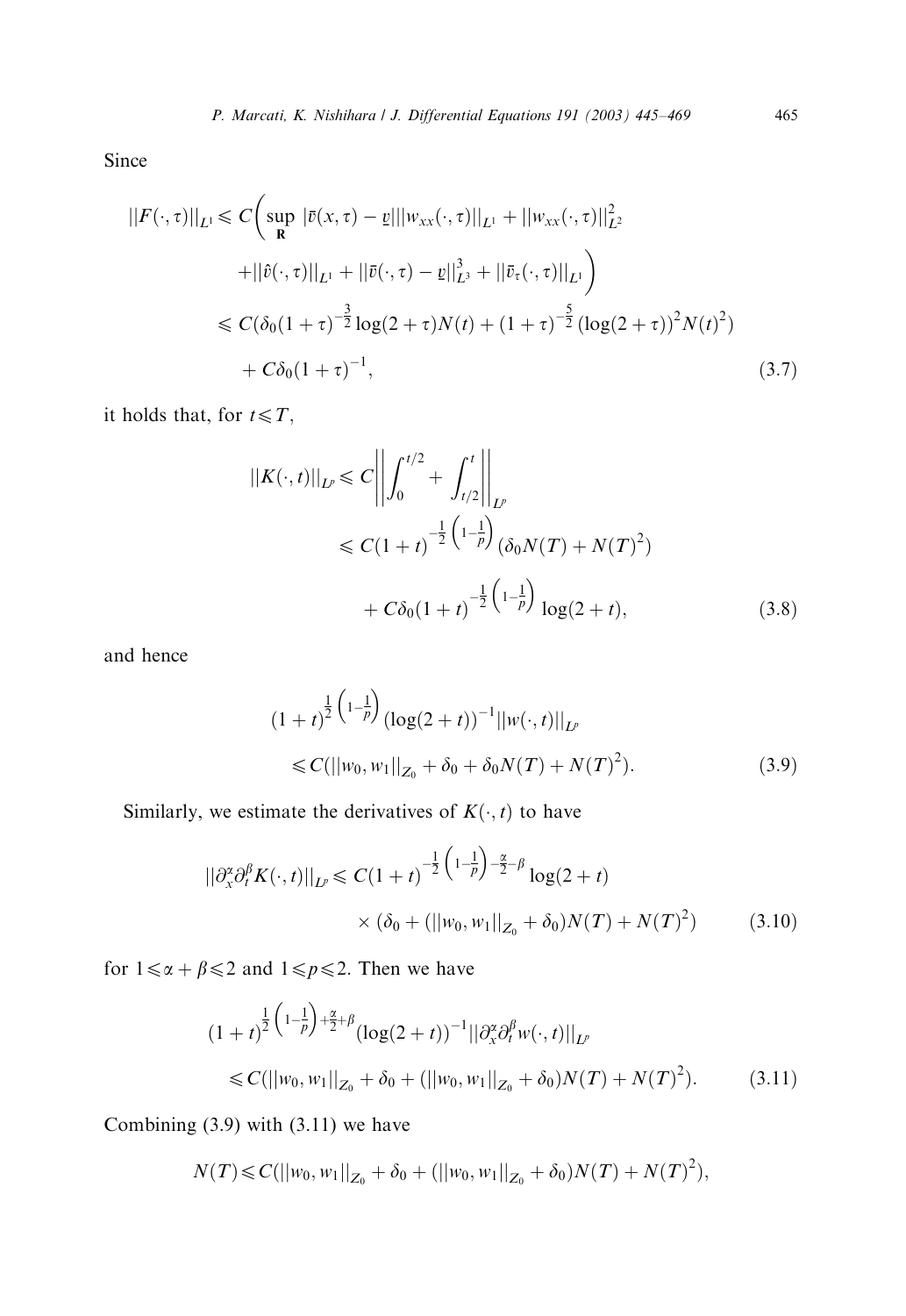which shows that, if  $||w_0, w_1||_{Z_0} + \delta_0 \ll 1$ , then  $N(T) \ll C(||w_0, w_1||_{Z_0} + \delta_0)$  and so (3.4).

We now need to show (3.11). Only the case  $\alpha = 2$  will be shown. The other cases are omitted.

Differentiate  $(3.3)$  twice with respect to x:

$$
w_{xx}(x,t) = \partial_x^2 S(t)(w_0 + w_1) + \partial_{txx}^3 (S(t)w_0) + \int_0^t \partial_x^2 S(t - \tau) F(x, \tau) d\tau
$$
  
=  $\{e^{-t/2}(\omega_{20}(t)(w_0 + w_1) + \omega_{21}(t)w_0) + J_{20}(t)(w_0 + w_1) + J_{21}(t)w_0\}$   
+  $\int_0^t e^{-(t-\tau)/2} \omega_{20}(t - \tau) F(x, \tau) d\tau + \int_0^t J_{20}(t - \tau) F(x, \tau) d\tau$   
=  $w^{(20)}(x, t) + K_{20}^1(x, t) + K_{20}^2(x, t).$  (3.12)

By (1.23) it is clear that

$$
||w^{(20)}(\cdot,t)||_{L^p} \leq C(1+t)^{-\frac{1}{2}\left(1-\frac{1}{p}\right)-1}||w_0,w_1||_{Z_0},
$$
\n(3.13)

which is included in (3.5). Note that first and second derivatives of  $w_0$  are included in  $\omega_{21}(t)w_0$  and first derivative of  $w_1$  in  $w_{20}(t)w_1$ , and so  $(w_0, w_1) \in W^{2,1} \times W^{1,1}$  is assumed.

The last term  $K_{20}^2(x, t)$  is estimated as follows:

$$
||K_{20}^{2}(\cdot,t)||_{L^{1}} \leq C \int_{0}^{t} (1+t-\tau)^{-1}||F(\cdot,\tau)||_{L^{1}} d\tau
$$
  
\n
$$
\leq C(1+t)^{-1} \log(2+t)(\delta_{0}N(T)+N(T)^{2}), \qquad (3.14)
$$

$$
||K_{20}^{2}(\cdot,t)||_{L^{2}} \leq C \int_{0}^{t} (1+t-\tau)^{-5/4} ||F_{1}(\cdot,\tau)||_{L^{1}} d\tau
$$
  
+  $C \Biggl\{ \int_{0}^{t/2} (1+t-\tau)^{-5/4} ||F_{2}(\cdot,\tau)||_{L^{1}} d\tau$   
+  $\int_{t/2}^{t} (1+t-\tau)^{-1} ||F_{2}(\cdot,\tau)||_{L^{2}} d\tau \Biggr\}$   
 $\leq C (1+t)^{-5/4} \log(2+t) (\delta_{0} N(T) + N(T)^{2}).$  (3.15)

Because

$$
||F_2(\cdot,\tau)||_{L^2} \leq C(||\hat{v}||_{L^2} + ||\bar{v} - \underline{v}||_{L^6}^3 + ||\bar{v}_\tau||_{L^2}) \leq C\delta_0 (1+\tau)^{-5/4}.
$$
 (3.16)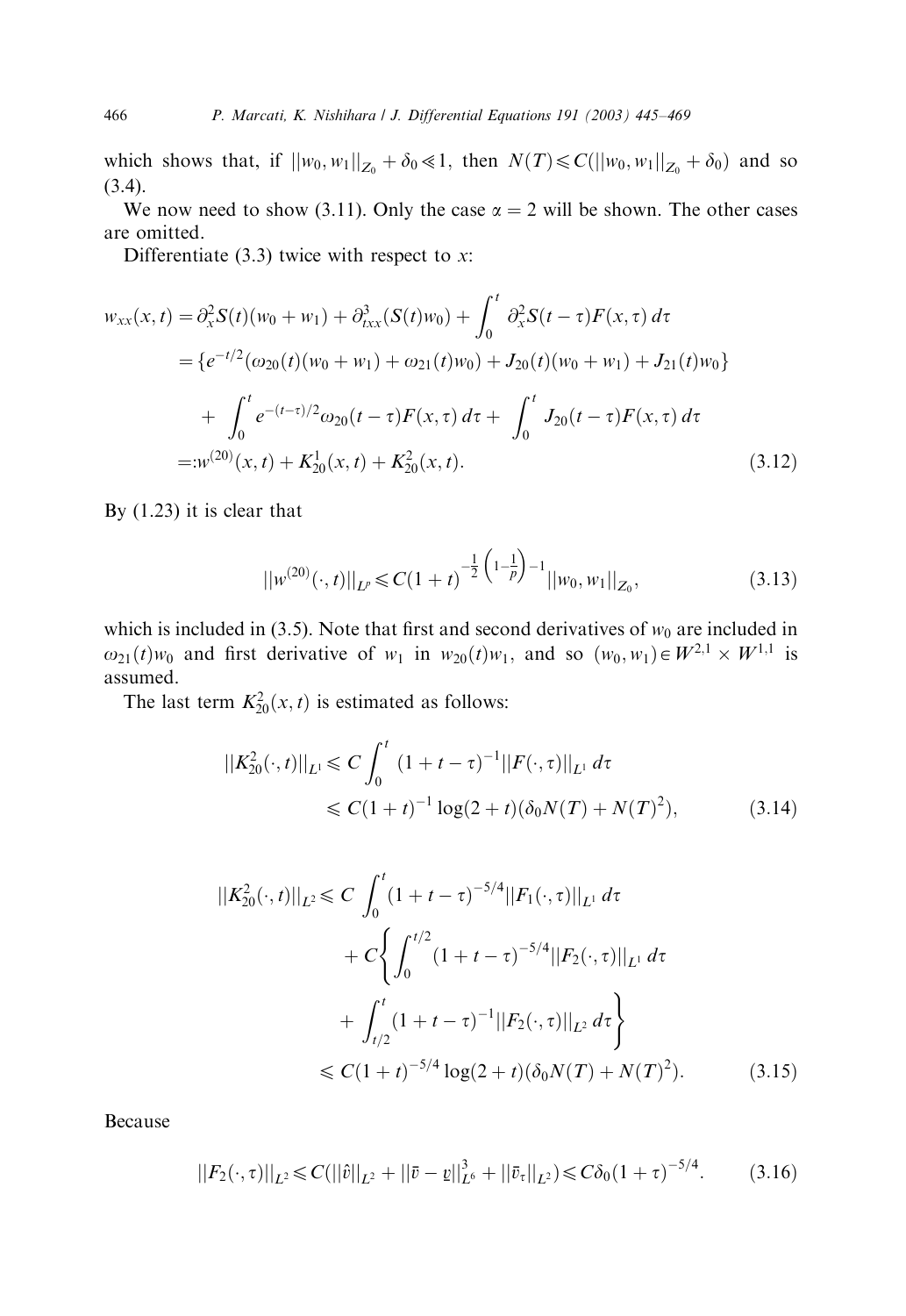By  $(1.20)_{20}$ ,  $K_{20}^{1}(x, t)$  has the expression

$$
K_{20}^{1}(x,t) = \int_{0}^{t} e^{-\frac{t-\tau}{2}} \left\{ \left( \frac{t-\tau}{8} - \frac{1}{2} \right) \frac{F(x+t-\tau,\tau) + F(x-t+\tau,\tau)}{2} + \frac{F_{x}(x+t-\tau,\tau) + F_{x}(x-t+\tau,\tau)}{2} \right\} d\tau \tag{3.17}
$$

and

$$
F_x(x \pm t \mp \tau, \tau) = \{b\bar{v}_x w_{xx} + b(\bar{v} - \underline{v})w_{xxx} + O(|w_{xx}w_{xxx}|)\}
$$

$$
+ O(|\hat{v}_x| + |\bar{v} - \underline{v}|^2 |\bar{v}_x| + |\bar{v}_{xt}|) =: F_{1x} + F_{2x}.
$$
(3.18)

To estimate  $||K_{20}^1(\cdot, t)||_{L^p}$ ,  $1 \leq p \leq 2$ , we need  $||F||_{L^1}$ ,  $||F||_{L^2}$  and  $||F_x||_{L^1}$ ,  $||F_x||_{L^2}$ . By virtue of Theorem 1.3,

$$
||F_1(\cdot, \tau)||_{L^2} \leq C(||\bar{v} - \underline{v}||_{L^2}||w_{xx}||_{L^2} + ||w_{xxx}||^{1/2}||w_{xx}||_{L^2}^{3/2})
$$
  
 
$$
\leq C(1+\tau)^{-3/2} \log(2+\tau) \{ (||w_0, w_1||_{Z_0} + \delta_0) N(T) + N(T)^2 \}, \quad (3.19)
$$

$$
||F_{1x}(\cdot,\tau)||_{L^{1}} \leq C(||\bar{v}_{x}||_{L^{\infty}}||w_{xx}||_{L^{1}} + ||\bar{v} - \underline{v}||_{L^{2}}||w_{xxx}||_{L^{2}} + ||w_{xxx}||_{L^{2}}||w_{xx}||_{L^{2}})
$$
  

$$
\leq C(||w_{0},w_{1}||_{Z_{0}} + \delta_{0})\{(1+\tau)^{-2}\log(2+\tau)\cdot N(T) + (1+\tau)^{-7/4}\}, \tag{3.20}
$$

$$
||F_{2x}(\cdot,\tau)||_{L^1} \leq C\delta_0(1+\tau)^{-3/2},
$$
\n(3.21)

$$
||F_{1x}(\cdot,\tau)||_{L^2} \leq C(||\bar{v}_x||_{L^\infty}||w_{xx}||_{L^2} + ||\bar{v} - \underline{v}||_{L^\infty}||w_{xxx}||_{L^2} + ||w_{xxx}||^{3/2}||w_{xx}||_{L^2}^{1/2})
$$
  
\n
$$
\leq C(||w_0, w_1||_{Z_0} + \delta_0) \{(1+\tau)^{-9/4} \log(2+\tau) \cdot N(T) + (1+\tau)^{-2}\} \quad (3.22)
$$

and

$$
||F_{2x}(\cdot,\tau)||_{L^2} \leq C\delta_0(1+\tau)^{-7/4}.
$$
\n(3.23)

Using  $(3.7)$ ,  $(3.16)$  and  $(3.19)$ – $(3.23)$ , we have

$$
||K_{20}^{1}(\cdot,t)||_{L^{p}} \leq C(1+t)^{-\frac{1}{2}\left(1-\frac{1}{p}\right)-1} \log(2+\tau)
$$

$$
\cdot \{||w_{0}, w_{1}||_{Z_{0}} + \delta_{0} + (||w_{0}, w_{1}||_{Z_{0}} + \delta_{0})N(T) + N(T)^{2}\}.
$$
 (3.24)

Combining (3.13)–(3.15) with (3.24) we obtain (3.11), which completes the proof of Theorem 1.4.  $\Box$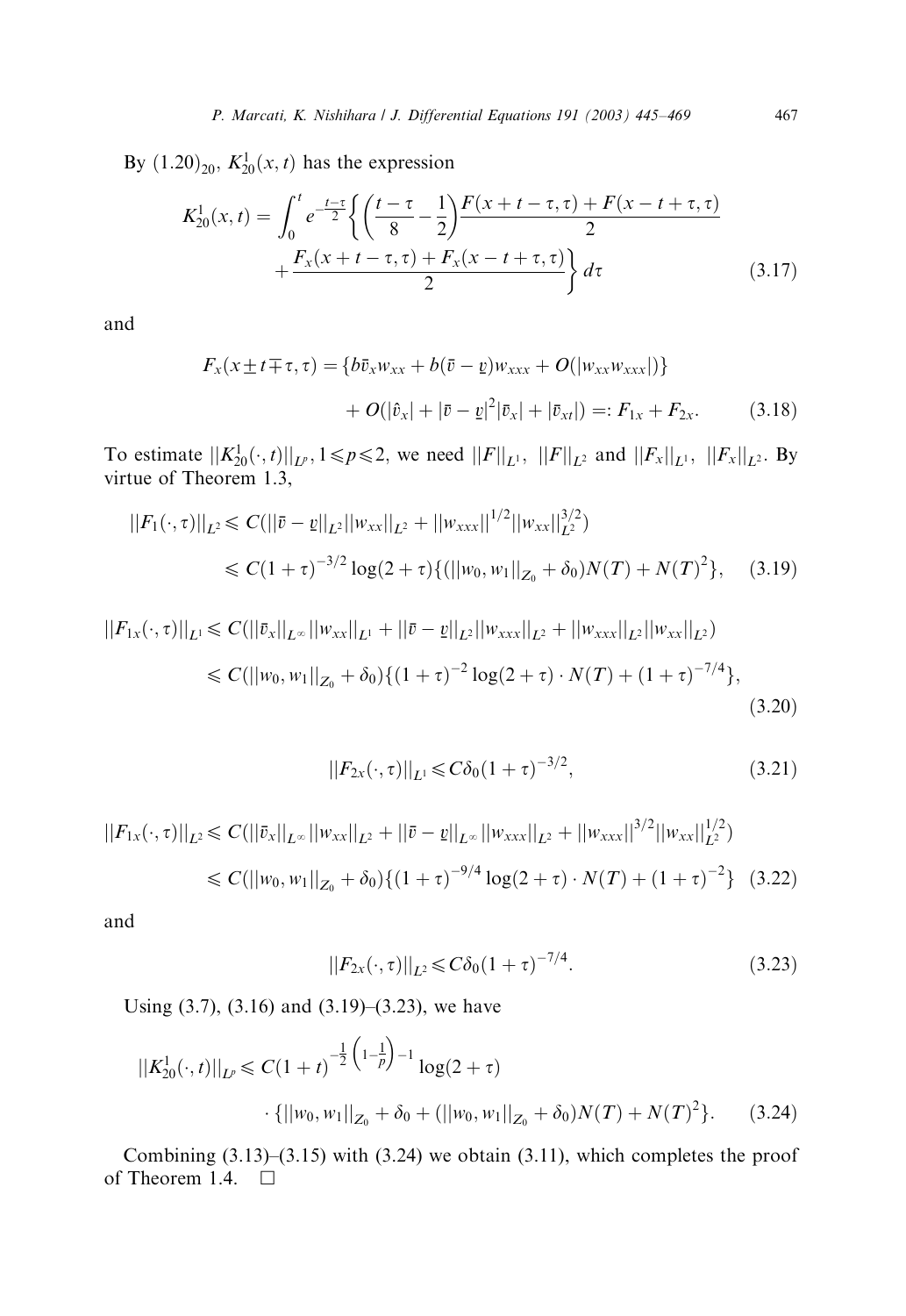<span id="page-23-0"></span>**Remark.** The estimate of  $||w_{xxx}(\cdot,t)||_{L^2}$  obtained in Theorem 1.3 implies those of  $||F||_{L^p}$  and  $||F_x||_{L^p}$  only for  $1 \leq p \leq 2$ . The estimate  $||w_{xxxx}(\cdot, t)||_{L^2}$  is enough to obtain  $||w_{xx}(\cdot, t)||_{L^{\infty}}$  in our method, that is,  $(w_0, w_1) \in (H^4 \times H^3) \cap (W^{2,1} \times W^{1,1})$  yields  $(1.33)$  for  $1 \leq p \leq \infty$ .

#### Acknowledgments

The original ideas in this paper arose when K. Nishihara visited Universita´ degli Studi di L'Aquila in March and April, 2000. He expresses his sincere gratitude to Professors P. Marcati and B. Rubino for their kind invitation and hospitality.

#### References

- [1] H. Bellout, A. Friedman, Blow-up estimates for a nonlinear hyperbolic heat equation, SIAM J. Math. Anal. 20 (1989) 354–366.
- [2] R. Courant, D. Hilbert, Methods of Mathematical Physics II, Wiley, New York, 1989.
- [3] L. Hsiao, Quasilinear Hyperbolic Systems and Dissipative Mechanisms, World Scientific, Singapore, 1998.
- [4] L. Hsiao, D. Serre, Global existence of solutions for the system of compressible adiabatic flow through porous media, SIAM J. Math. Anal. 27 (1996) 70–77.
- [5] L. Hsiao, D. Serre, Asymptotic behavior of large weak entropy solutions of the damped p-system, J. Partial Differential Equations 10 (1997) 355–368.
- [6] L. Hsiao, T.-P. Liu, Convergence to nonlinear diffusion waves for solutions of a system of hyperbolic conservation laws with damping, Comm. Math. Phys. 43 (1992) 599–605.
- [7] L. Hsiao, T. Luo, Nonlinear diffusive phenomena of solutions for the system of compressible adiabatic flow through porous media, J. Differential Equations 125 (1996) 329–365.
- [8] L. Hsiao, T. Luo, Nonlinear diffusive phenomena of entropy weak solutions for a system of quasilinear hyperbolic conservation laws with damping, Quart. Appl. Math. 56 (1998) 173–198.
- [9] L. Hsiao, S.Q. Tang, Construction and qualitative behavior of solutions of perturbed Riemann problem for the system of one-dimensional isentropic flow with damping, Quart. Appl. Math. 53 (1995) 487–505.
- [10] T.-T. Li, Nonlinear heat conduction with finite speed of propagation, Proceedings of the China-Japan Symposium on Reaction–Diffusion Equations and their Applications an Computational Aspect, 1996.
- [11] T. Luo, T. Yang, Interaction of elementary waves for compressible Euler equations with frictional damping, J. Differential Equations 161 (2000) 42–86.
- [12] P. Marcati, M. Mei, Convergence to nonlinear diffusion waves for solutions of the initial boundary problem to the hyperbolic conservation laws with damping, Quart. Appl. Math. 58 (2000) 763–784.
- [13] P. Marcati, M. Mei, B. Rubino, Optimal convergence rates to diffusion waves for solutions of the hyperbolic conservation laws with damping, preprint.
- [14] P. Marcati, R. Pan, On the diffusive profiles for the system of compressible adiabatic flow through porous media, SIAM J. Math. Anal. 33 (2001) 790–826.
- [15] A. Nikiforov, V. Ouvarov, Eléments de la théorie des fonctions spéciales, Nauka, Moscow, 1974 (French translation).
- [16] K. Nishihara, Convergence rates to nonlinear diffusion waves for solutions of system of hyperbolic conservation laws with damping, J. Differential Equations 131 (1996) 171–188.
- [17] K. Nishihara, Asymptotic behavior of solutions of quasilinear hyperbolic equations with linear damping, J. Differential Equations 137 (1997) 384–395.